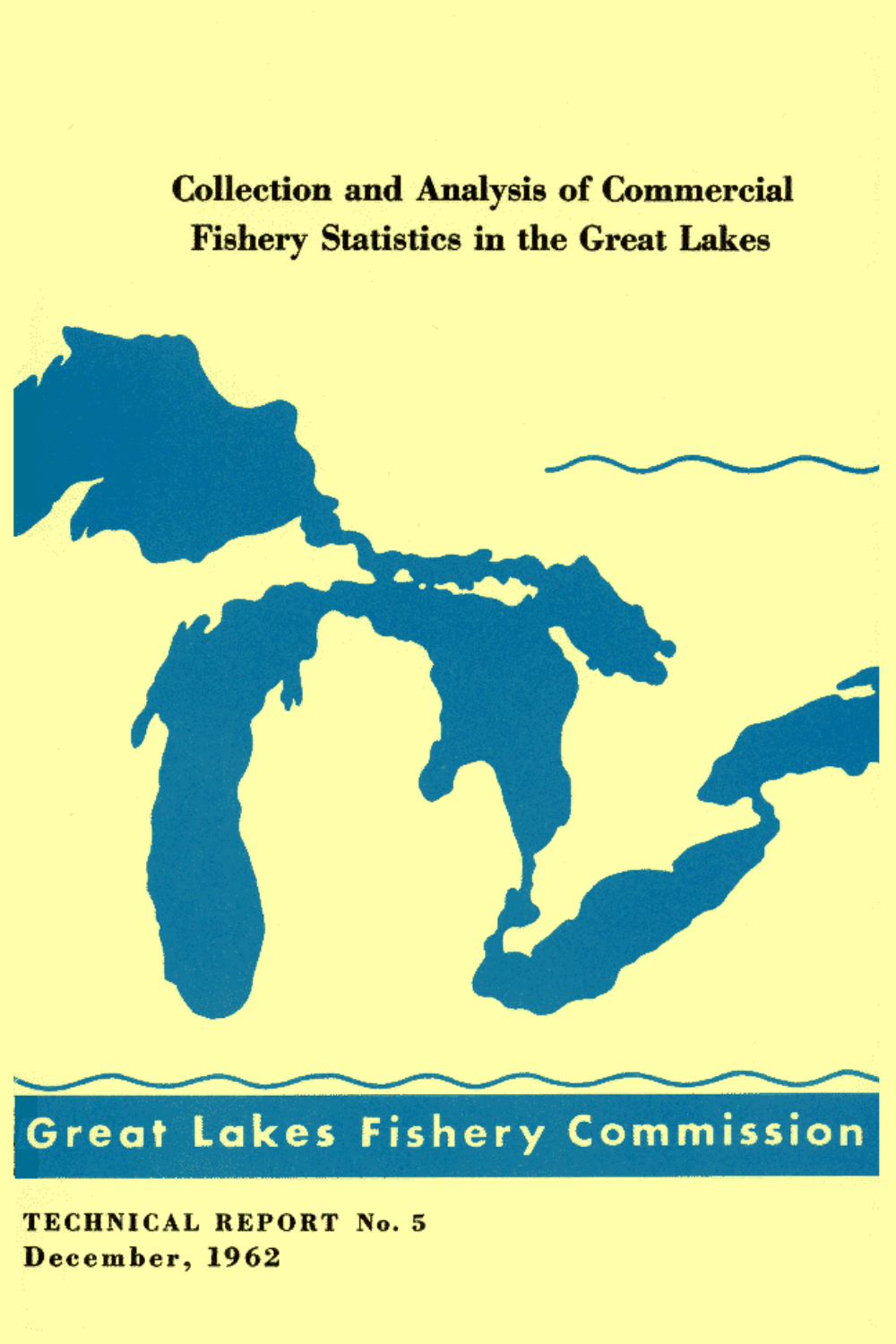The Great Lakes Fishery Commission was established by the Convention on Great Lakes Fisheries, between Canada and the United States, ratified on October 11, 1955. It was organized in April, 1956 and assumed its duties as set forth in the Convention on July 1, 1956. The Commission has two major responsibilities: the first, to develop co-ordinated programs of research in the Great Lakes and, on the basis of the findings, recommend measures which will permit the maximum sustained productivity of stocks of fish of common concern; the second, to formulate and implement a program to eradicate or minimize sea lamprey populations in the Great Lakes. The Commission is also required to publish or authorize the publication of scientific or other information obtained in the performance of its duties.

#### **COMMISSIONERS**

**CANADA** A. O. Blackhurst J. R. Dymond A. L. Pritchard

**UNITED STATES** D. L. McKernan Claude Ver Duin Lester P. Voigt

#### **SECRETARIAT**

Norman S. Baldwin, Executive Secretary Robert W. Saalfeld, Assistant Executive Secretary Edith E. McPherson, Secretary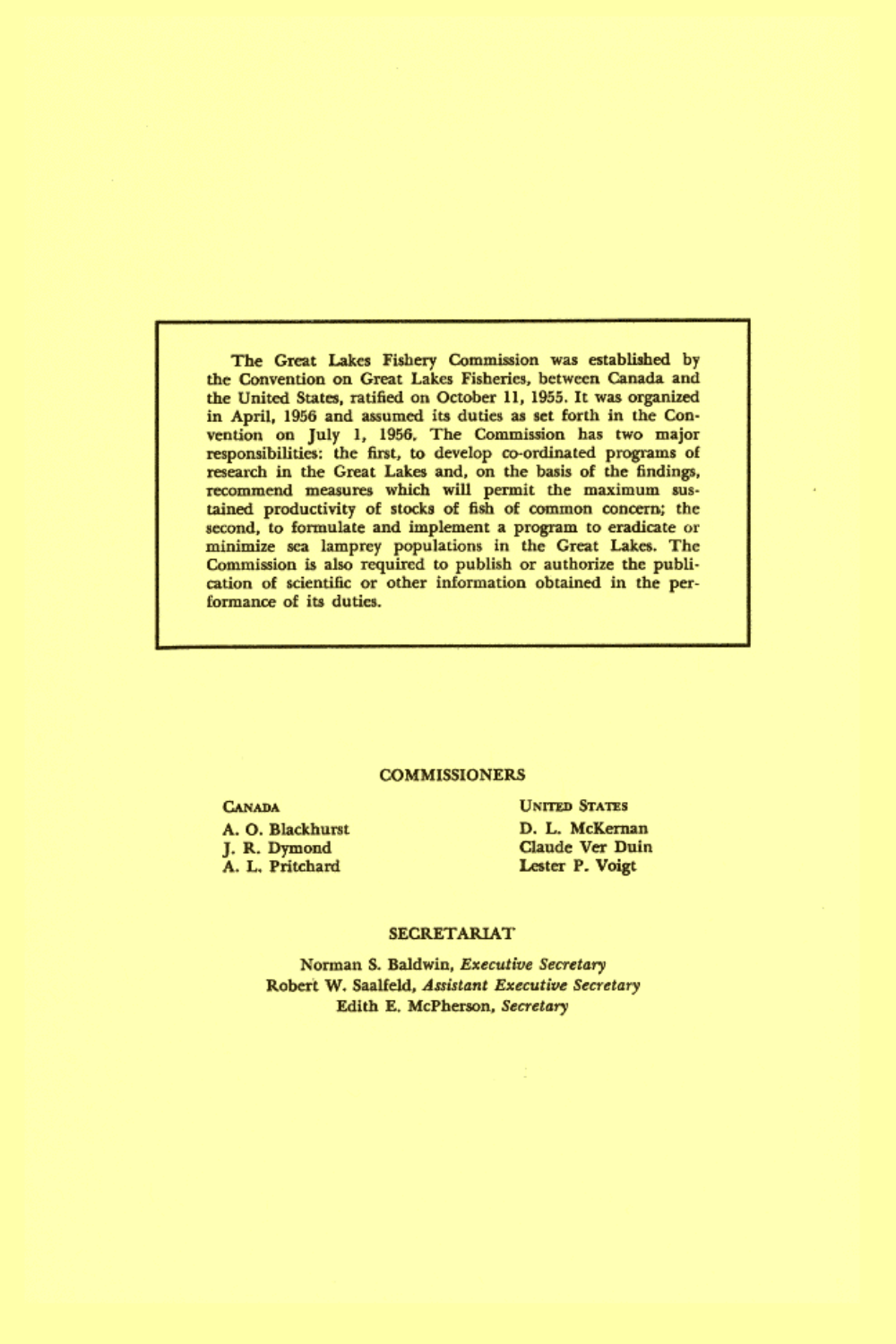## COLLECTION AND ANALYSIS OF COMMERCIAL FISHERY STATISTICS IN THE GREAT LAKES

by

#### RALPH HILE

U.S. Department of the Interior, Bureau of Commercial Fisheries Biological Laboratory Ann Arbor, Michigan

TECHNICAL REPORT No. 5

GREAT LAKES FISHERY COMMISSION 1451 Green Road P.O. Box 640 Ann Arbor, Michigan

December, 1962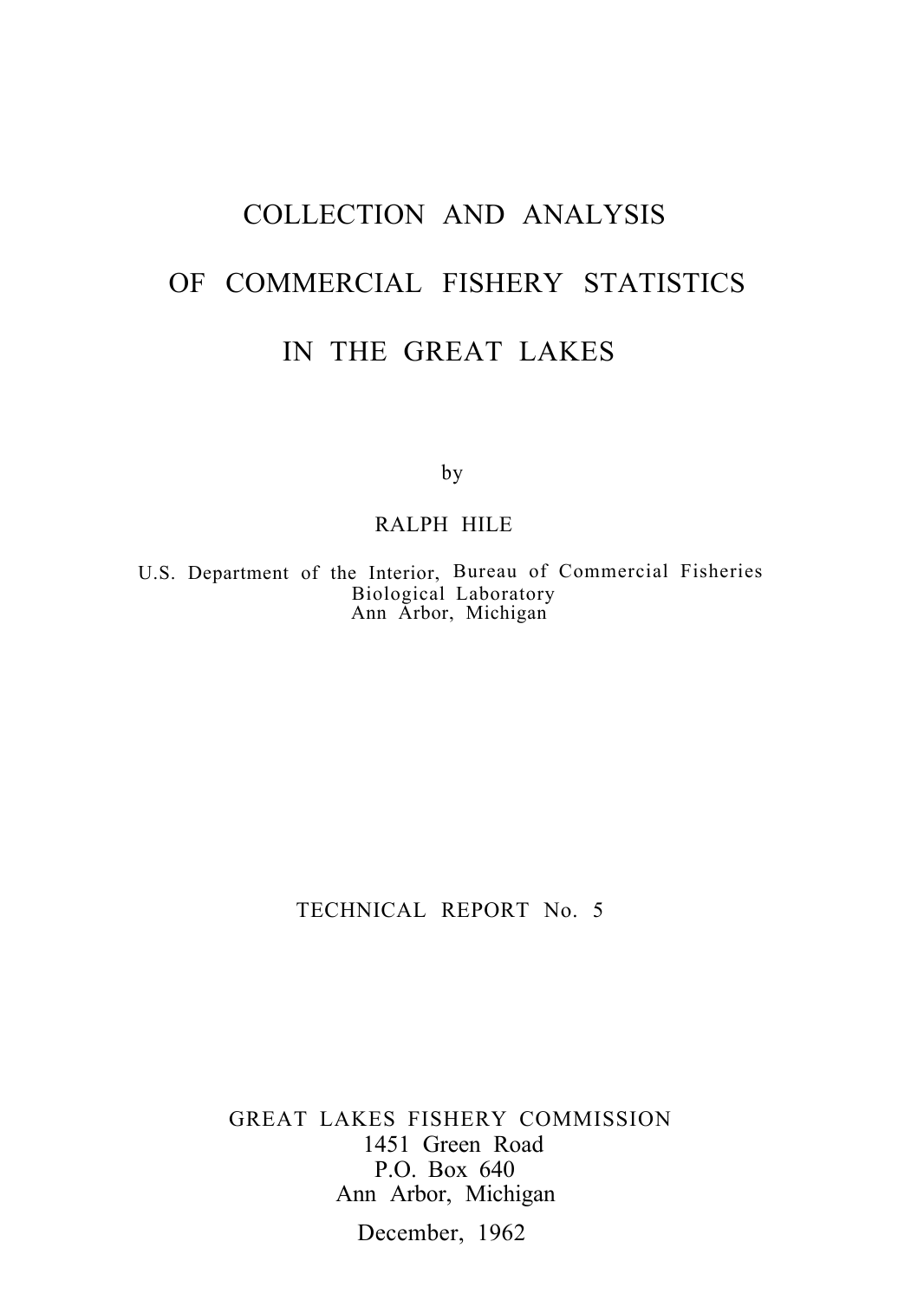### **CONTENTS**

|                                                                                                                       | Page         |
|-----------------------------------------------------------------------------------------------------------------------|--------------|
|                                                                                                                       | $\mathbf{1}$ |
| Development of the reporting system.                                                                                  | 3            |
| Development of analytical procedures.                                                                                 | 4            |
| Statistical districts                                                                                                 | 5            |
|                                                                                                                       | 11           |
| Units of effort                                                                                                       | 11           |
| Effective fishing effort.                                                                                             | 12           |
| Elimination of the time factor.                                                                                       | 15           |
| Indices of abundance and fishing intensity.                                                                           | 16           |
| Exceptions to standard procedure                                                                                      | 22           |
| Weighting of abundance indices                                                                                        | 22           |
| Modified definitions of districts.                                                                                    | 22           |
| Exceptions to effective effort                                                                                        | 24           |
| Special computational problems.                                                                                       | 25           |
| Estimates of base-period catch per unit effort                                                                        |              |
| from incomplete data; adjustment for changed<br>efficiency of gear $\ldots \ldots \ldots \ldots \ldots \ldots \ldots$ | 25           |
| Catch without records of effort.                                                                                      | 28           |
|                                                                                                                       | 29           |
| Literature cited                                                                                                      | 30           |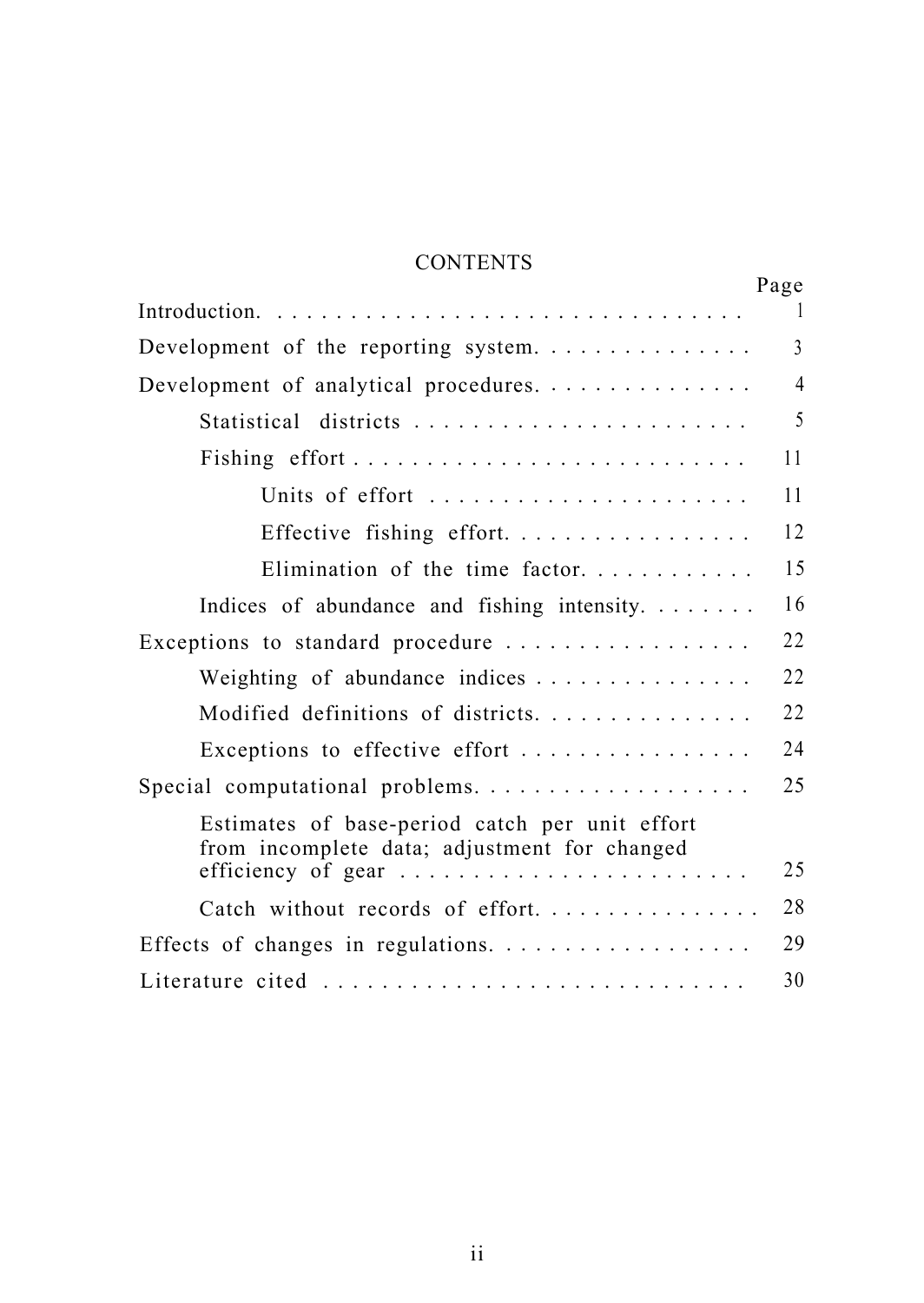#### COLLECTION AND ANALYSIS OF COMMERCIAL FISHERY STATISTICS IN THE GREAT LAKES

#### by

#### Ralph Hile

#### ABSTRACT

Catch-effort statistics are submitted on closely similar monthly report forms by licensed commercial fishermen throughout U.S. and Canadian waters of the Great Lakes. This form was tested experimentally in State of Michigan waters in 1926; monthly submittal was required of Michigan fishermen beginning September 1927. Use of the form spread gradually to other states and Ontario; full coverage was achieved in 1950. The procedure for tabulation and analysis of the statistics also is the same in all states and Ontario.

Much of the present report is concerned with the development of the analytical procedure and the illustration, through example, of its operation. An early discovery was the need for completely independent tabulations of effort for each of the principal species. To meet this need, effort was charged to a species only on those days when some poundage was produced. At about the same time it was learned that the catch per lift of stationary gear, without any consideration of fishing time (nights out) before lifting, gives satisfactory estimates of fluctuations in abundance.

Later developments were concerned mostly with the use of catcheffort statistics for dissimilar gears to obtain single index figures for abundance and fishing intensity. The procedure now employed is described and illustrated.

Special circumstances have made necessary certain exceptions to the standard procedure. Exceptions made to date are listed and the reasons for them explained. Explanations are given also of certain special computational problems, and the disruptive effects of changes of regulation are reviewed.

#### INTRODUCTION

The extensive and diverse fisheries of the Great Lakes offer many unique situations. Despite their considerable area of 95,000 square miles, the lakes contain no international waters; the boundary between the United States and Canada is precisely defined. The 61,000 square miles that lie within the United States are subdivided-again by clearly defined boundaries-among the 8 bordering states. The states thus own the U.S. waters of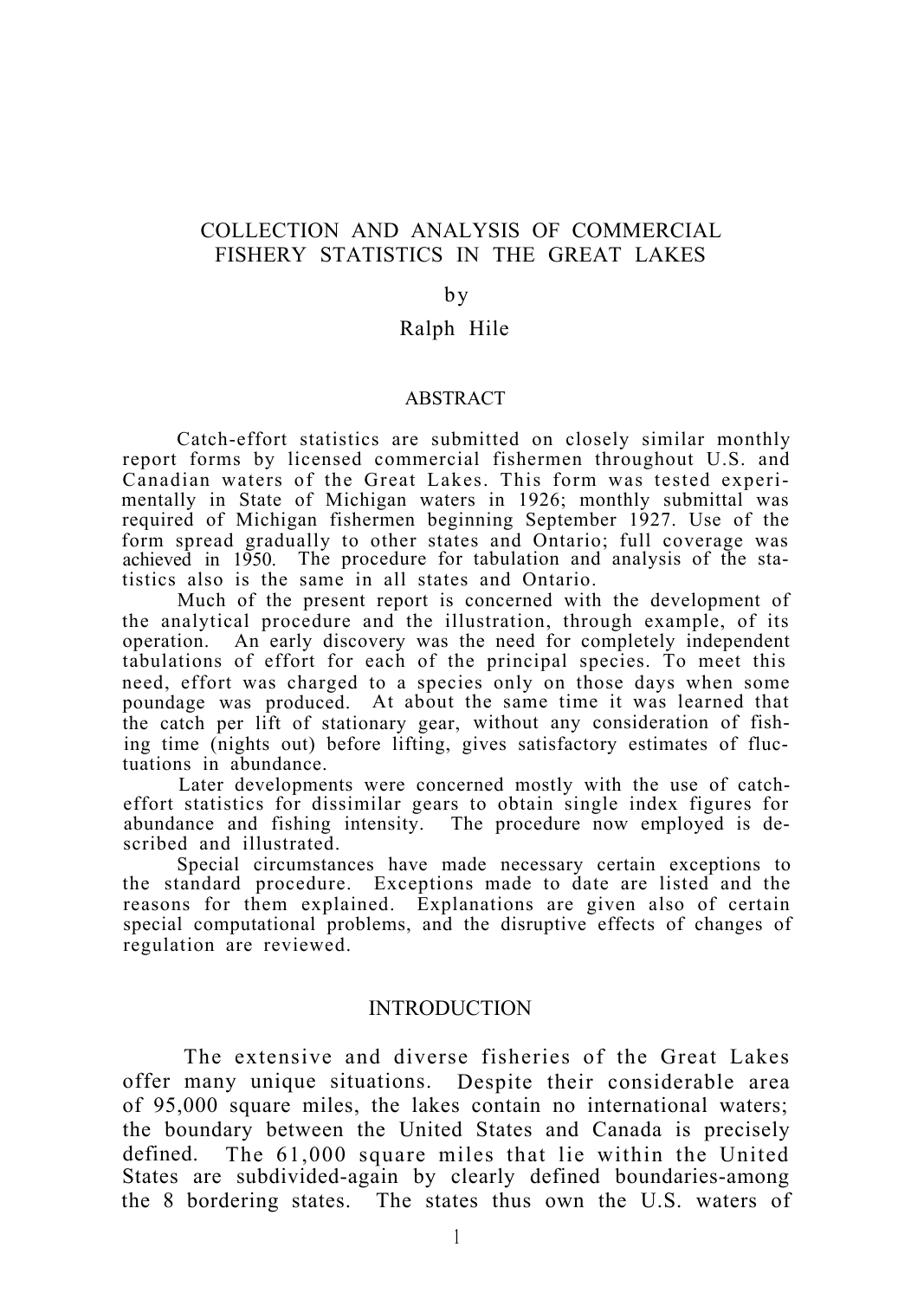the Great Lakes and they have absolute jurisdiction over the fisheries within their several borders. All Canadian waters of the Great Lakes (34,000 square miles) lie in the Province of Ontario, but the fisheries are the property of the Canadian federal government. Under arrangements between the federal and provincial governments, however, Ontario has, in effect, power over its fisheries almost equal to that of any state.

The division of Great Lakes waters among 9 political jurisdictions has led to 9 largely independent approaches to management of the fisheries-regulations on licensing, boats, gear, size limits, closed season, . . . . The lack of uniformity is irritating to the industry and sometimes is economically burdensome. Many and sincere attempts have been made to ease the situation but improvements at best have been meager.

The collection and analysis of commercial fishery statistics stand in refreshing contrast to the confusing differences in regulation. All 8 states and Ontario collect these statistics by the same method and all statistical data are treated by the same analytical procedure. It is the purpose of this paper to review the origin and development of this statistical system, to explain the logic that underlies the analytical procedure, and to comment on various sources of weakness and strength.

The accounts of procedure given here are based almost entirely on work with the statistics for the State of Michigan waters of the Great Lakes. Usable records for other waters do not yet cover a sufficient span of years for the establishment of the base or reference period that is fundamental to the system of analysis.

Although this paper is concerned only with the collection and analysis of catch-effort data for major species, the tabulations include the recording of the take of all species. They supply then a full record of commercial production.

References to fishes throughout the paper are by common names. Most of these names conform with the approved list of the American Fisheries Society (1960) but a few are according to local or trade usage. To facilitate exact identification the **following list of common and scientific names is offered; if the** name used in this paper differs from the Society's approved common name, the latter is given in parentheses.

Carp *Cyprinus carpio* Catfish (channel catfish) *Ictalurus punctatus*

#### *Common name Scientific name*

Blue pike *Stizostedion vitreum glaucum*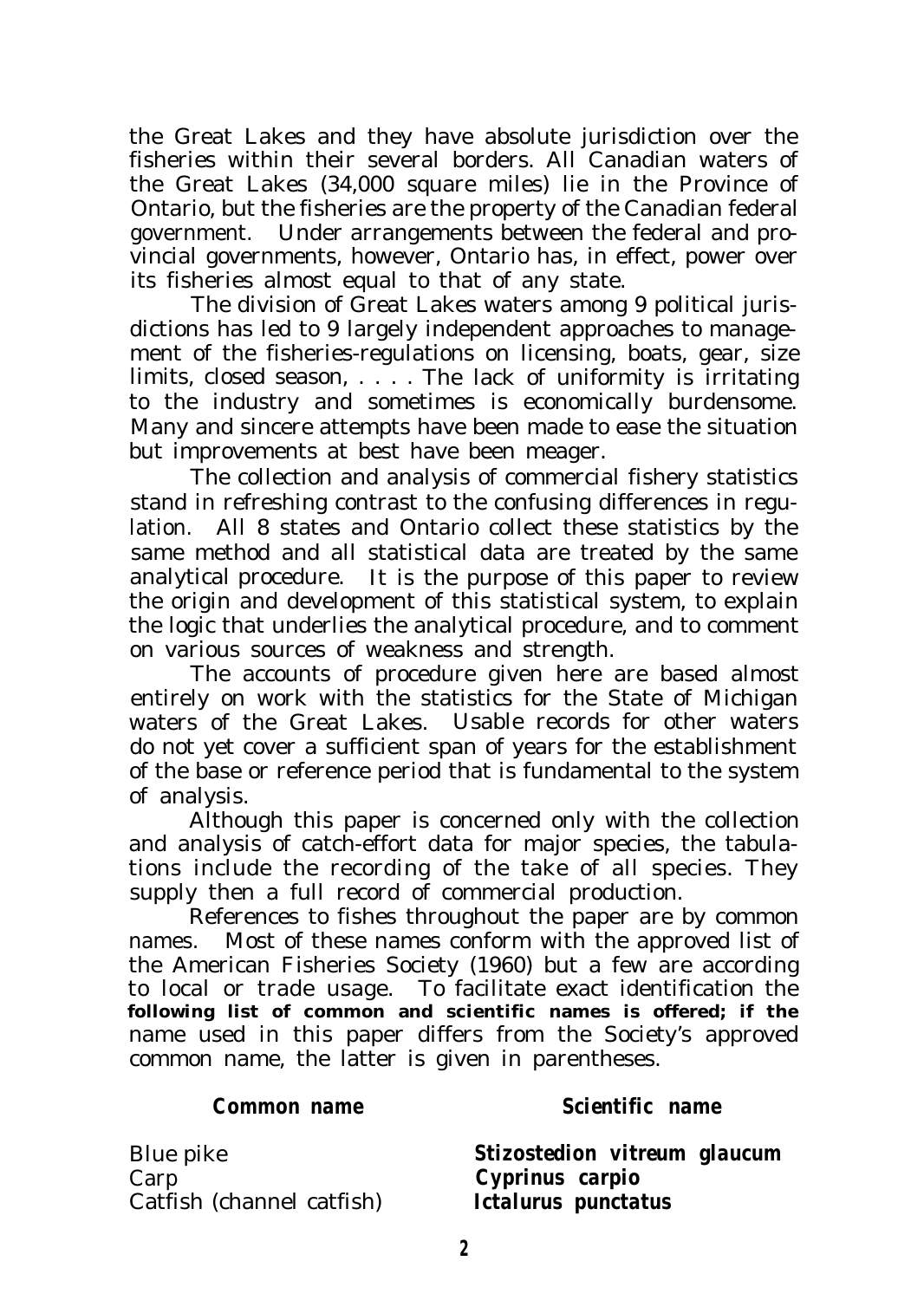| Chubs (deepwater ciscoes)    | Coregonus spp.                      |
|------------------------------|-------------------------------------|
| Lake herring                 | Coregonus artedii                   |
| Lake trout                   | Salvelinus namaycush                |
| Round whitefish              | Prosopium cylindraceum              |
| Sauger                       | Stizostedion canadense              |
| Sheepshead (freshwater drum) | Aplodinotus grunniens               |
| Smelt (American smelt)       | Osmerus mordax                      |
| Sturgeon (lake sturgeon)     | Acipenser fulvescens                |
| Suckers                      |                                     |
| Longnose                     | Catostomus catostomus               |
| Redhorse                     | Moxostoma spp.                      |
| White                        | Catostomus commersoni               |
| Walleye                      | <i>Stizostedion vitreum vitreum</i> |
| White bass                   | Roccus chrysops                     |
| Whitefish (lake whitefish)   | Coregonus clupeaformis              |
| Yellow perch                 | Perca flavescens                    |
|                              |                                     |

#### DEVELOPMENT OF THE REPORTING SYSTEM

The first move toward the development of the present statistical system in the Great Lakes was initiated by Dr. John Van Oosten in 1926. He was motivated by the knowledge that effective research and management of the Great Lakes fisheries required sound statistics on both the catch and the fishing effort expended to produce that catch; and further by the realization that the fisheries were so constituted that statistical data could not be collected effectively by agents at ports of landing.

The Great Lakes fisheries, unlike many marine fisheries, do not have a few major ports at which the greater part of the total production is landed. Instead, Great Lakes fish are landed at scores-indeed hundreds-of ports scattered along the 9,600 miles of shoreline. If records of catch and effort are to be had, they must be maintained and supplied by the individual operators. To test the feasibility of this type of reporting, Van Oosten designed a monthly report form that carried space for daily records of gear and catch and, with the assistance of the Michigan Department of Conservation, placed supplies with a group of cooperating fishermen.

The test of the new report was so successful that in September 1927 the State of Michigan made its regular submittal a requirement for all holders of commercial fishing licenses. The data on the early reports were incomplete and inaccurate in many respects, but the quality of the returns improved rapidly. By 1929 the statistics were sufficiently sound that analyses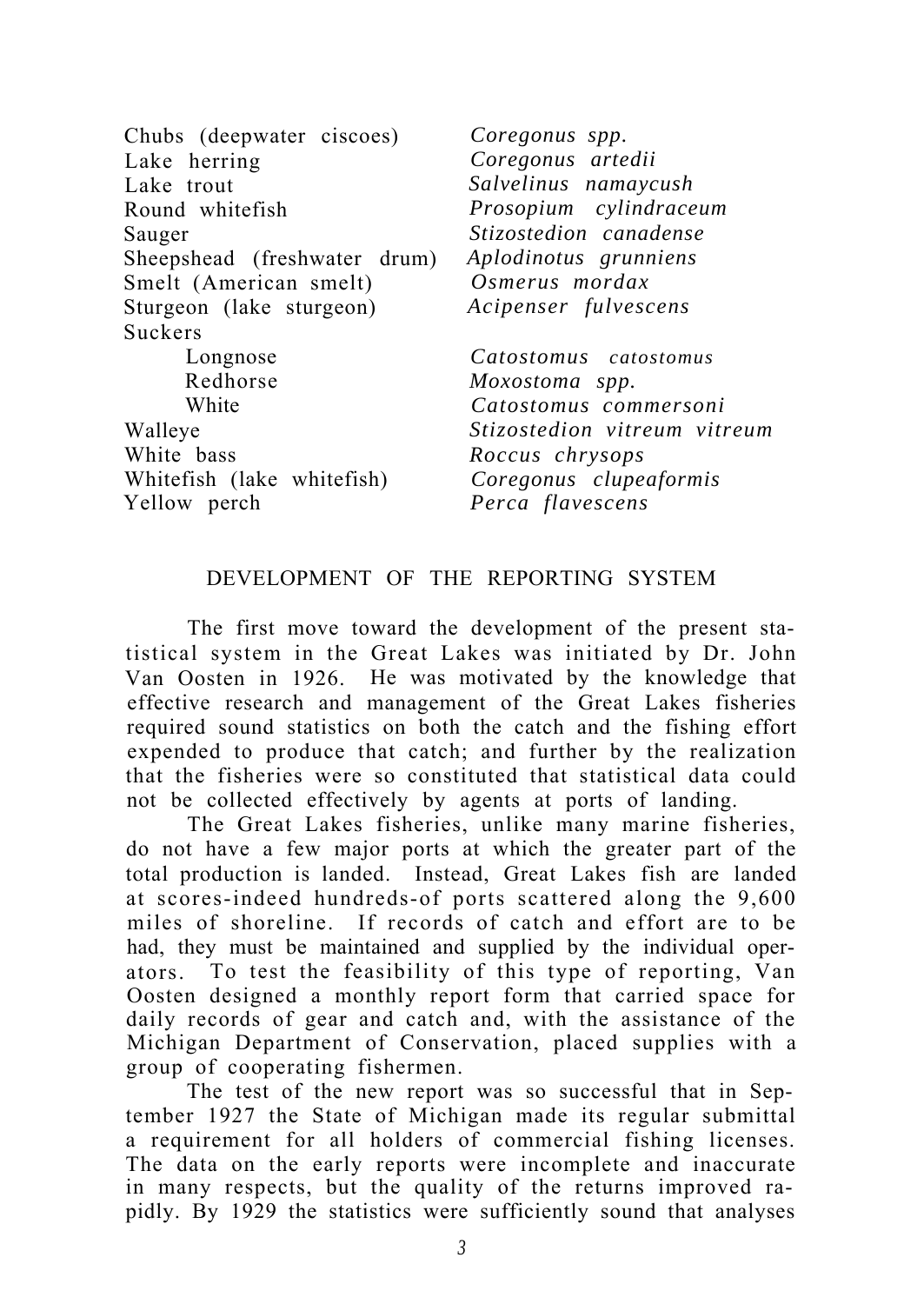could be started. These analyses of State of Michigan statistics have always been carried out in the Biological Laboratory of the Bureau of Commercial Fisheries in Ann Arbor, Michigan.

The inability of the Ann Arbor Biological Laboratory to handle additional reports and of states to undertake the work themselves hampered the extension of the reporting system to other Great Lakes waters. Of the few states that installed the system in the 1930's some later abandoned it because tabulation and treatment of the data could not be made. The use of monthly commercial fishing reports did, however, spread gradually. The years in which continuing submittals were started in the 8 states and Ontario were: Michigan 1927; Ohio 1931; Wisconsin 1936; Ontario 1946; Minnesota 1947; Illinois, Indiana, New York, and Pennsylvania 1950. The completion of coverage in 1950 followed an expansion of the Bureau program which made it possible to assure the newly cooperating states of adequate treatment of records.

The monthly report forms of the states and Ontario are closely similar and much the same as the one originally designed by Van Oosten. Principal differences among current forms are occasioned by differences in species produced and kinds of gear authorized. The major deletion from the original report has been a column calling for the nights out-that is, the number of days stationary gear was fished before it was lifted.

The head of each report form carries space for general information needed to identify and classify the report, including lake (if the state or province borders on more than one); name or number of boat; port of landing; commercial fishing license number; and name and address of licensee. The body of the report provides a line for day of the month for a record of: exact locality of fishing; kind and amount of gear; pounds of each species taken. A bottom line has space for the monthly total catch of each species, but the fisherman is not asked to make the addition. Reports of Ontario, Pennsylvania, Michigan, Illinois, and Minnesota carry a second bottom line for a record of the average monthly price received for each species, but submittal of price information is mandatory only in Ontario and Pennsylvania.

#### DEVELOPMENT OF ANALYTICAL PROCEDURES

The basic procedures for the treatment of the catch and effort statistics on the commercial fisheries of the Great Lakes were developed during the 1930's and were not in their final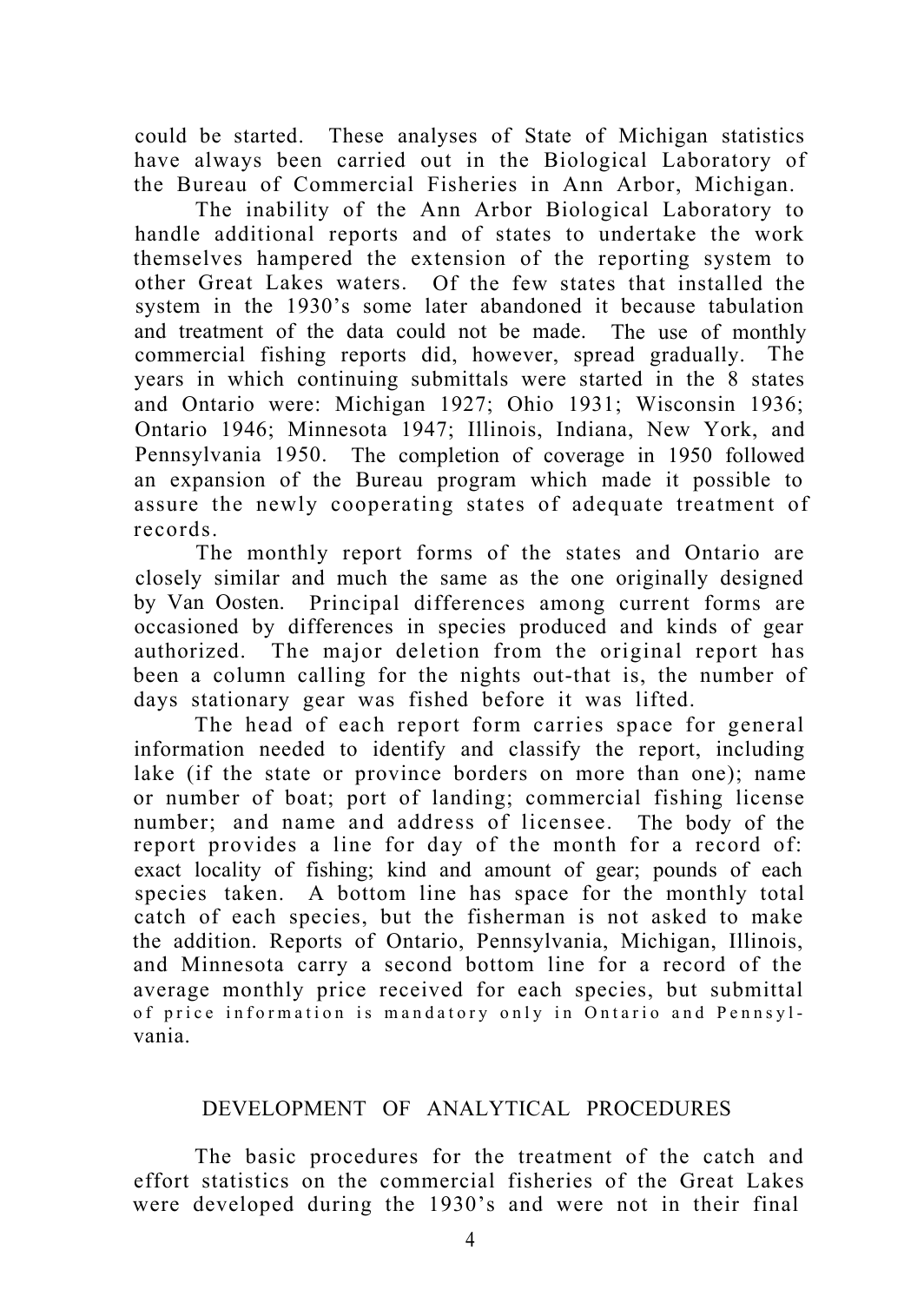form until the latter part of the decade. The rate of progress can be attributed to the peculiarly complex conditions in the Great Lakes fisheries that made caution and deliberation necessary. It was desirable further to see how the procedures performed over a period of several years. Caution was learned also from the publication of the premature paper on statistical methods by Hile and Duden (1933). One of the two major theses laid down-that concerning the overriding importance of fishing time in the estimation of fishing intensity and abundance from records for stationary gear-was shortly thereafter found to be erroneous.

The subsections that follow are rather closely in the order in which points had to be considered as the statistical program was developed. A general treatment of procedural problems, including exceptions to procedure and the basis for them, is reserved for later sections.

#### STATISTICAL DISTRICTS

The establishment of the boundaries of statistical districts was based principally on three criteria: a district must be large enough that the catch-effort data for the major species can be based on a substantial annual production; a district should not include a wide diversity of ecological situations; boundaries should be so placed as to minimize the number of reports that carry records of fishing in more than one district. Rarely could all of the three criteria be met satisfactorily by *a* proposed boundary and sometimes they conflicted sharply. The placement of almost every boundary, therefore, represented a compromise that was judged to be the best possible (Figs. l-5).

The State of Michigan waters of the Great Lakes originally were divided into the following numbers of districts: Lake Erie 1; Lake Huron 6; Lake Michigan 11; Lake Superior 7. No occasion has since arisen to sub-divide the Lake Erie district or to change the boundaries of the Lake Huron districts. The number in Lake Superior soon was reduced from 7 to 6 by the combination of two districts, neither of which alone had sufficient production to provide sound records. The combined districts form the present district MS-2. Greatest difficulty arose in Lake Michigan where several district boundaries proved to be highly unsatisfactory. A broad reorganization of the northern area reduced the number of districts from 11 to 8. Five, however, of the 11 original districts (the present districts MM-l, 4, 6, 7, and 8) still have their original boundaries.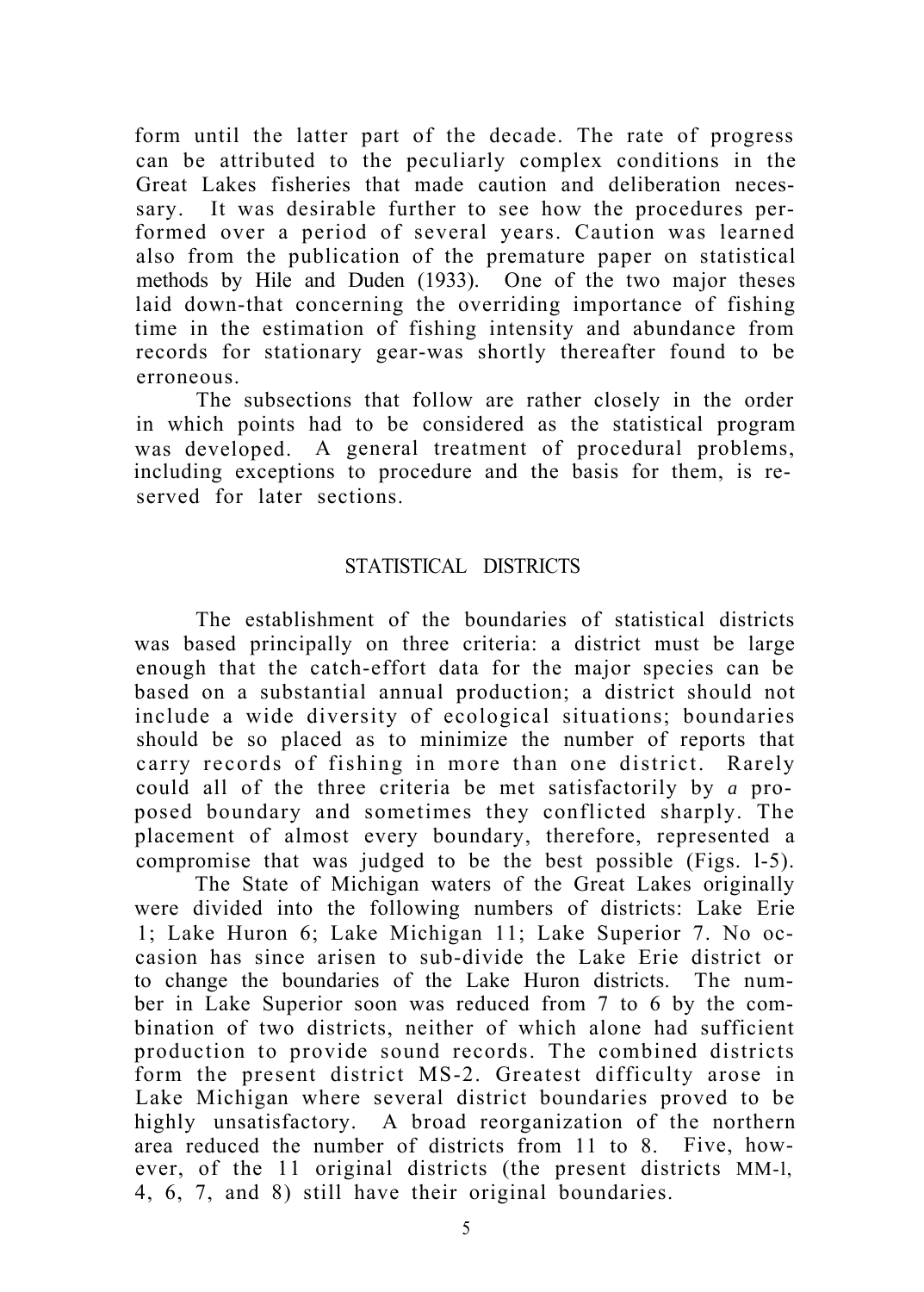

Figure 1.-Statistical districts of Lake Superior.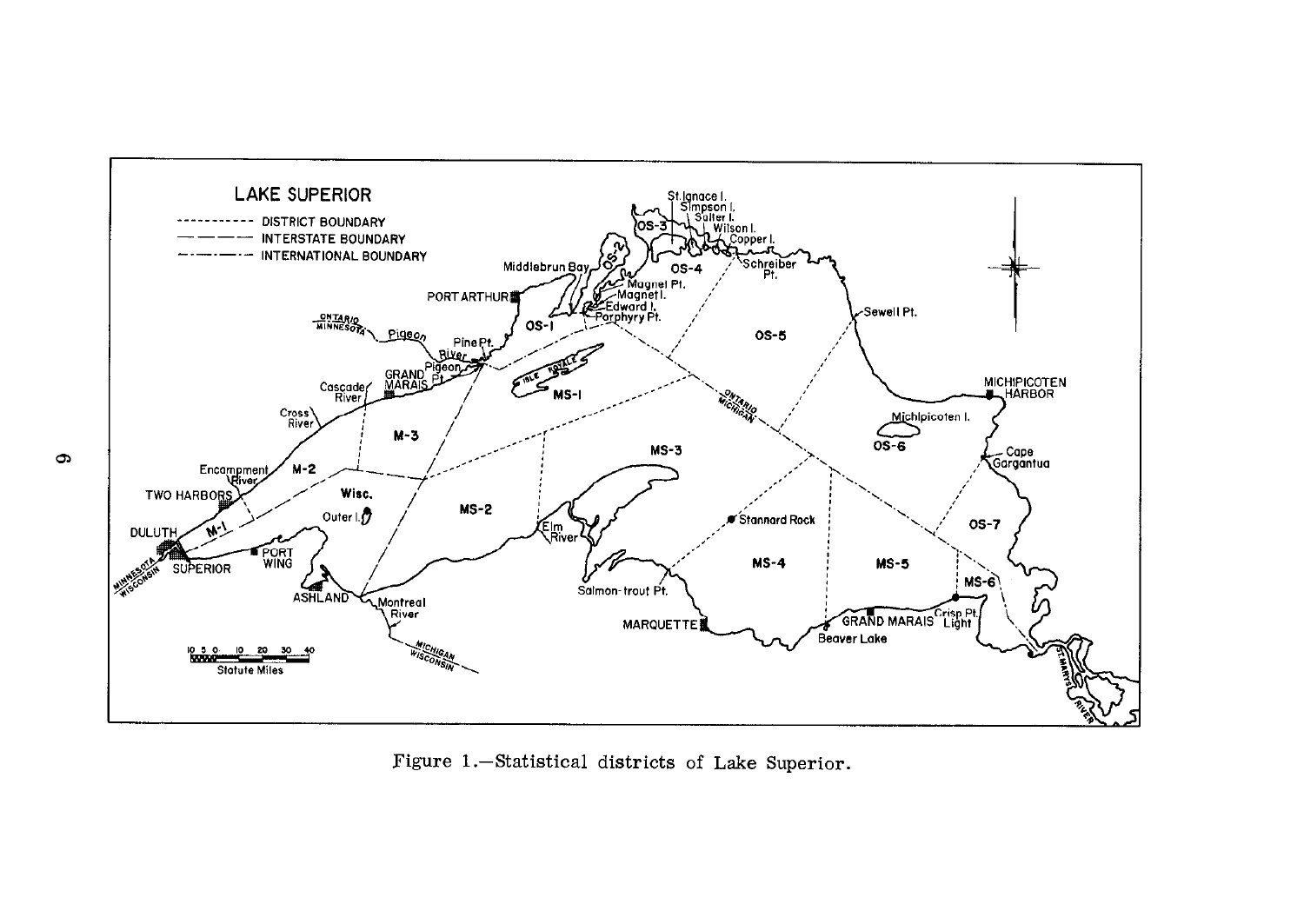

Figure 2.-Statistical districts of Lake Michigan.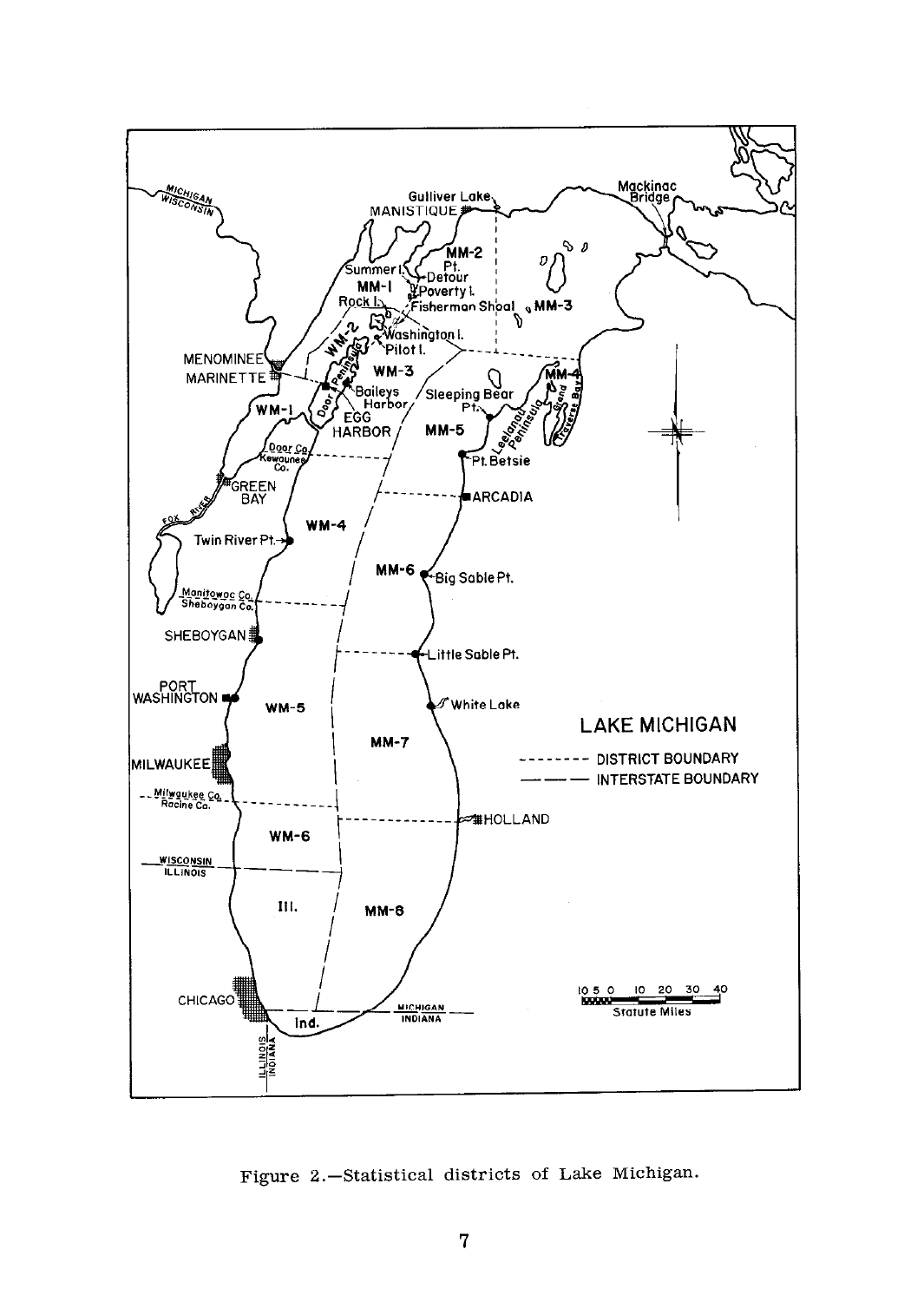

Figure 3.-Statistical districts of Lake Huron.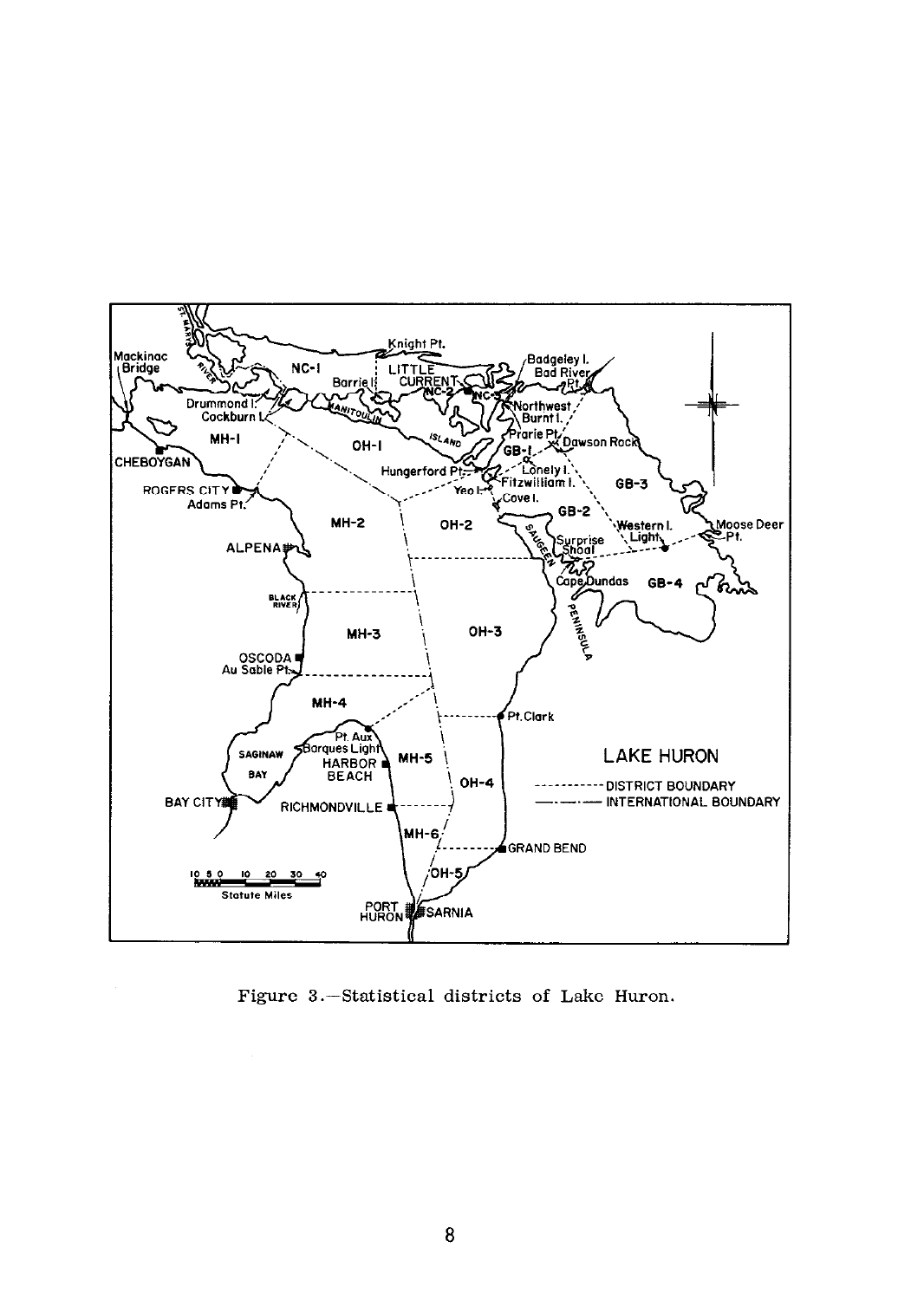

Figure 4.-Statistical districts of Lake Erie.



Figure 5.-Statistical districts of Lake Ontario.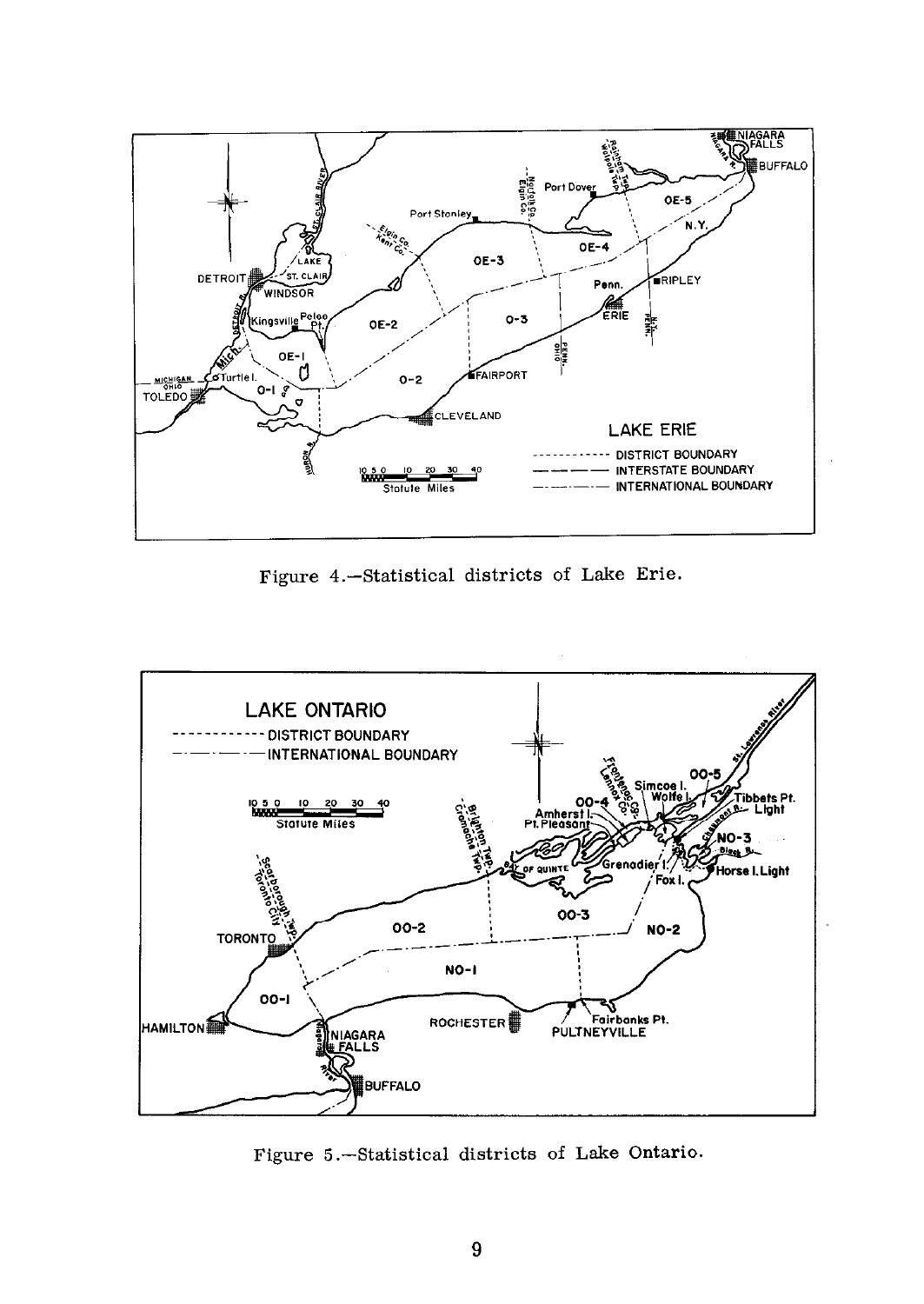The necessary reorganization of the original districts of northern Lake Michigan drove home an important principle. If a danger of "over-districting" exists, care should be taken to place boundaries so that consolidation can be achieved by the combination of pre-existing districts. The work involved in combination is limited and simple. The shifting of a district boundary to a new position, on the contrary, necessitates the retabulation of records for the districts affected.

A detailed review and criticism of the present districting of Great Lakes waters (described and charted by Smith, Buettner, and Hile,  $1961<sup>1</sup>$ ) could serve little purpose here. In the main, the present district boundaries appear to be satisfactory. Conceivably a combination of districts in Minnesota may be needed to give greater bulk of data and the open-lake districts of the New York waters of Lake Ontario still contribute scanty production even though they represent consolidations of former districts.

In a few situations, the conditions that dictated the original placement of boundaries no longer exist. The adjacent openlake waters were included in the Saginaw Bay district of Lake Huron (MH-4), for example, to separate the whitefish grounds off the mouth of the Bay from the more northerly grounds of the Oscoda area and the southerly grounds of the Harbor Beach region. Now that whitefish production has fallen to a low level, the inclusion of the open-lake waters in district MH-4 is almost a handicap. If we were districting the lake now for the first time, MH-4 most likely would be restricted to Saginaw Bay proper and the offshore waters (which now produce principally chubs) divided between MH-3 and MH-5 or retained (with some small difference of boundaries) as a separate district. Should whitefish production again reach high levels, however, the present definition of MH-4 once more would become useful. It seems to be impossible to establish districts that will meet all needs in perpetuity. Neither is it practical to undertake a series of boundary shifts as conditions change. The recompilation of records that may cover more than 30 years entails far too much

I Figures 1-5 of the present paper are (with some slight modifications) from this publication. One of the changes has been a correction of a district boundary on the map for Lake Michigan. The boundary between MM-2 and MM-3 is not as stated and charted in the Smith, Buettner, and Hile report. It is instead a north-south line from the mouth of the Gulliver Lake outlet to the northern boundary of MM-5. The error arose partly from the lack of a precise definition of the Michigan-Wisconsin boundary when the districts were originally set up.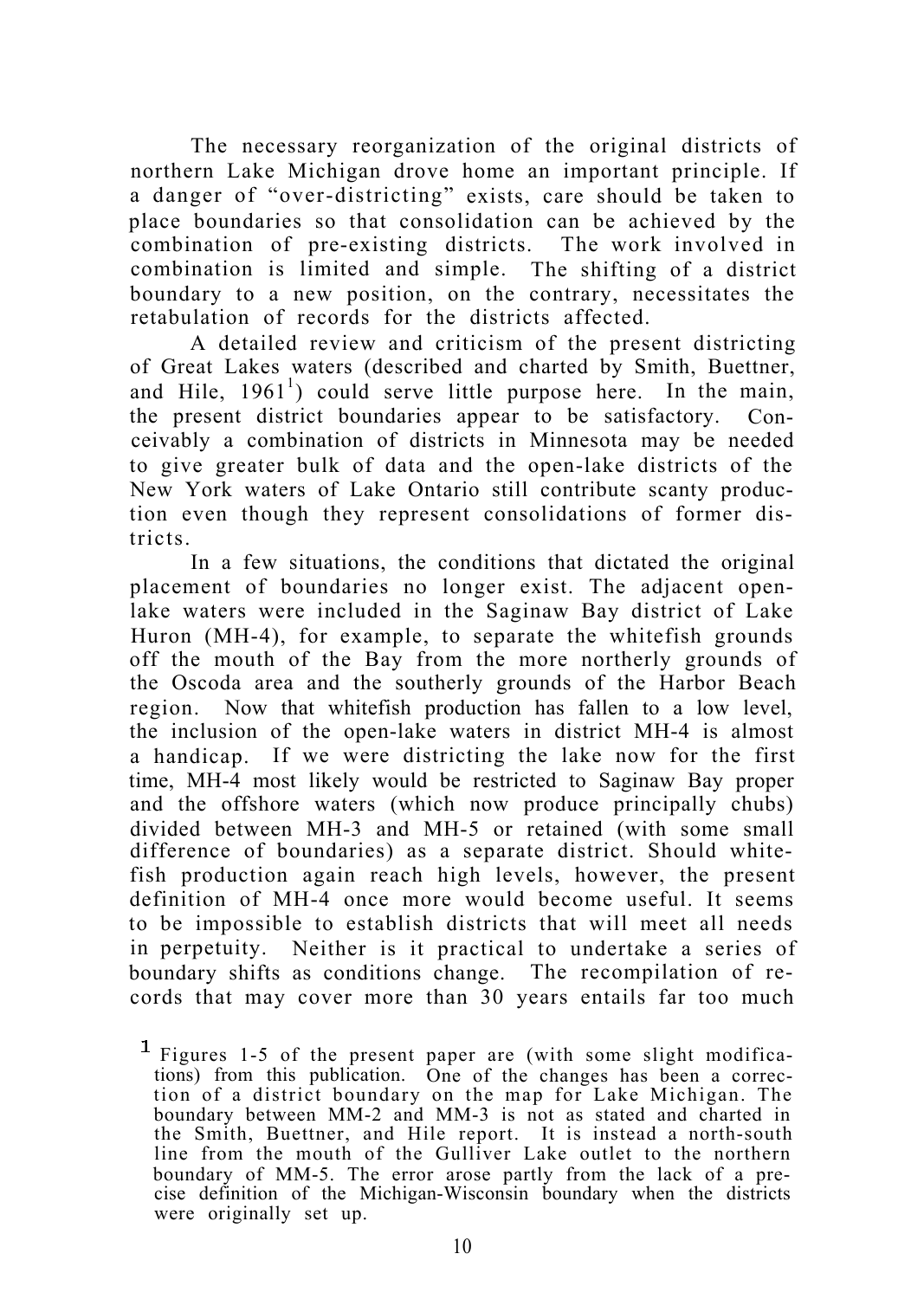work and cost. It appears best to retain established districts except for combinations where they seem to be desirable. If an urgent need arises for information on an area that constitutes only part of a district, it is best to make special compilations from original records.

#### FISHING EFFORT

Units of effort

At the start of the tabulations, units of effort were set up for each of the major types of gear: gill nets; impounding nets; set hooks; and haul seines. A definition for trawls has been added recently. Definitions and comments are offered in the following paragraphs.

Gill nets: The lift of 1,000 linear feet of gill netting. Records are maintained separately for five ranges of mesh size, extension measure: bait (small chubs as bait for set hooks) or smelt nets, usually 1 1/2-1 5/8 inches; small-mesh nets, 2 1/8-3 inches but mostly near 2 1/2 and fished for such species as blue pike, chubs, lake herring, round whitefish, and yellow perch; large-mesh gill nets, mostly near 4 1/2 inches but as much as 6 1/2 inches, and fished mainly for lake trout, suckers, walleye, and whitefish; carp gill nets, usually 7-8 inches; sturgeon gill nets, usually 10-12 inches.

*Impounding nets (pound nets, deep trap nets, shallow trap nets, and fyke nets):* The lift of one net. The broad term "fyke net" includes such gear as hoop nets, the drop net of Green Bay, and the gobbler net. The gobbler has about the same fishing power as a fyke net, but the pot is supported by rectangular frames instead of hoops. The impounding nets are not classified by mesh size but the separation of trap nets into deep and shallow gives a large measure of separation for that gear. Deep trap nets, now fished only in the Michigan waters of Lake Huron, have meshes not less than 4 1/2 inches in the pot; the depth of the pot normally is from 25 to 40 feet but may be greater. The mesh size in the pot of shallow trap nets usually is under 3 inches, but may be 4 1/2 inches in Lake Superior where numbers are fished for whitefish; the depth of the pot ranges from 15 feet down to as little as 3 or 4 feet according to the principal species sought.

*Set hooks:* The lift of 1,000 hooks. The original tabulations are rounded to the nearest 0.1 unit (to the nearest 100 hooks). Set hooks include the floated hooks as well as bottom hooks fished for lake trout in Lake Superior and the bottom lines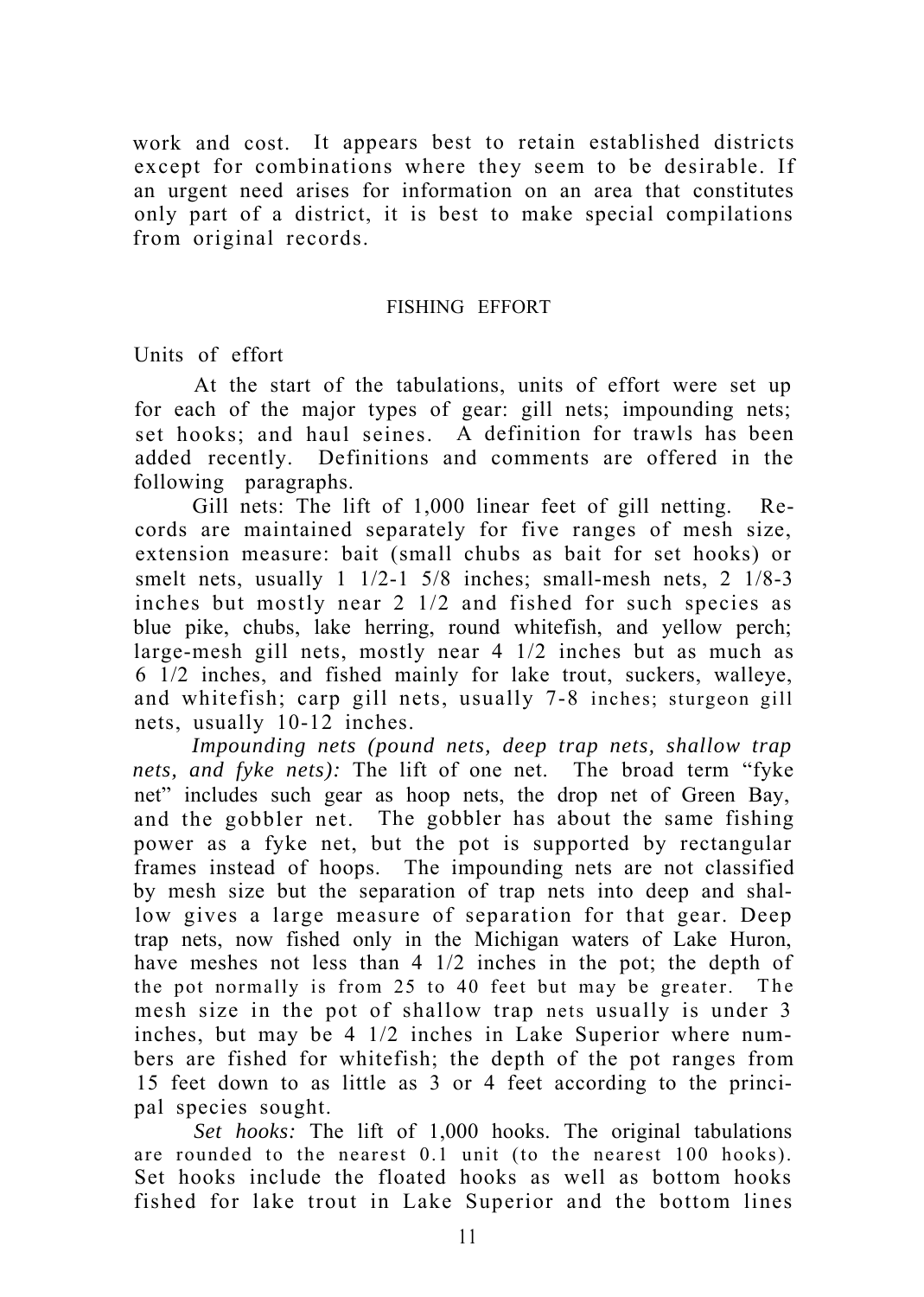formerly set for the same species in Lakes Huron and Michigan. They are fished also for catfish and rarely for other species.

*Haul seines:* One haul of a 100-rod seine. (Most, though not all seiners use the rod-16 1/2 feet-as a unit of length). The original tabulations are rounded to the nearest 0.1 unit (to the nearest 10 "rod-hauls").

*Trawls:* One hour of actual dragging.

In addition to the listing of "fishing effort" in terms of the units just defined the early tabulations (through 1934) carried a record of "fishing intensity" for the stationary gears-gill nets, impounding nets, and set hooks. The effort for a day was defined as the amount of gear lifted on that day. The intensity was the amount of gear lifted, multiplied by the number of days (nights out) the nets or hooks had fished before lifting. It was held that the fishing pressure of stationary gear is directly proportional to the length of time the net is in the water. The logic of this assumption was laid down by Hile and Duden (1933). Experience caused the validity of the assumption to be suspected early but the tabulation of fishing intensity was continued through a 6-year period. This tabulation provided material most useful in a study of the actual relation between fishing time and catch per lift-a point that is discussed later.

#### Effective 'fishing effort

The original or "test-run" tabulations of the statistics contained the following entries for each monthly report: total fishing effort; total fishing intensity; total catch in pounds of each species. When the annual totals of these entries were made and the catch per unit effort (or intensity) computed for each gear, it became obvious immediately that the system was falling short of its purpose of providing a measurement of the quality of fishing. The take of yellow perch, for example, might be less than 5 pounds per 1,000 feet of small-mesh gill net, though one with even casual acquaintance with the fishery knew that the true figure rarely fell under 20 pounds (else the fisherman suspended operations) and commonly was much greater. Again, the average take of whitefish per pound-net lift might be 1O-20 pounds when the lifts actually ran from 50 to 100 pounds or more.

Examination of a series of reports made the cause of the difficulty clear. The total lift of small-mesh gill nets, for example, included not only nets that were set on yellow perch grounds and took perch but also those set in deep water for chubs or on spawning grounds for lake herring. These nets fished for chubs and herring rarely take any perch at all. Inclusion of them in the computation of the catch per unit effort

1 2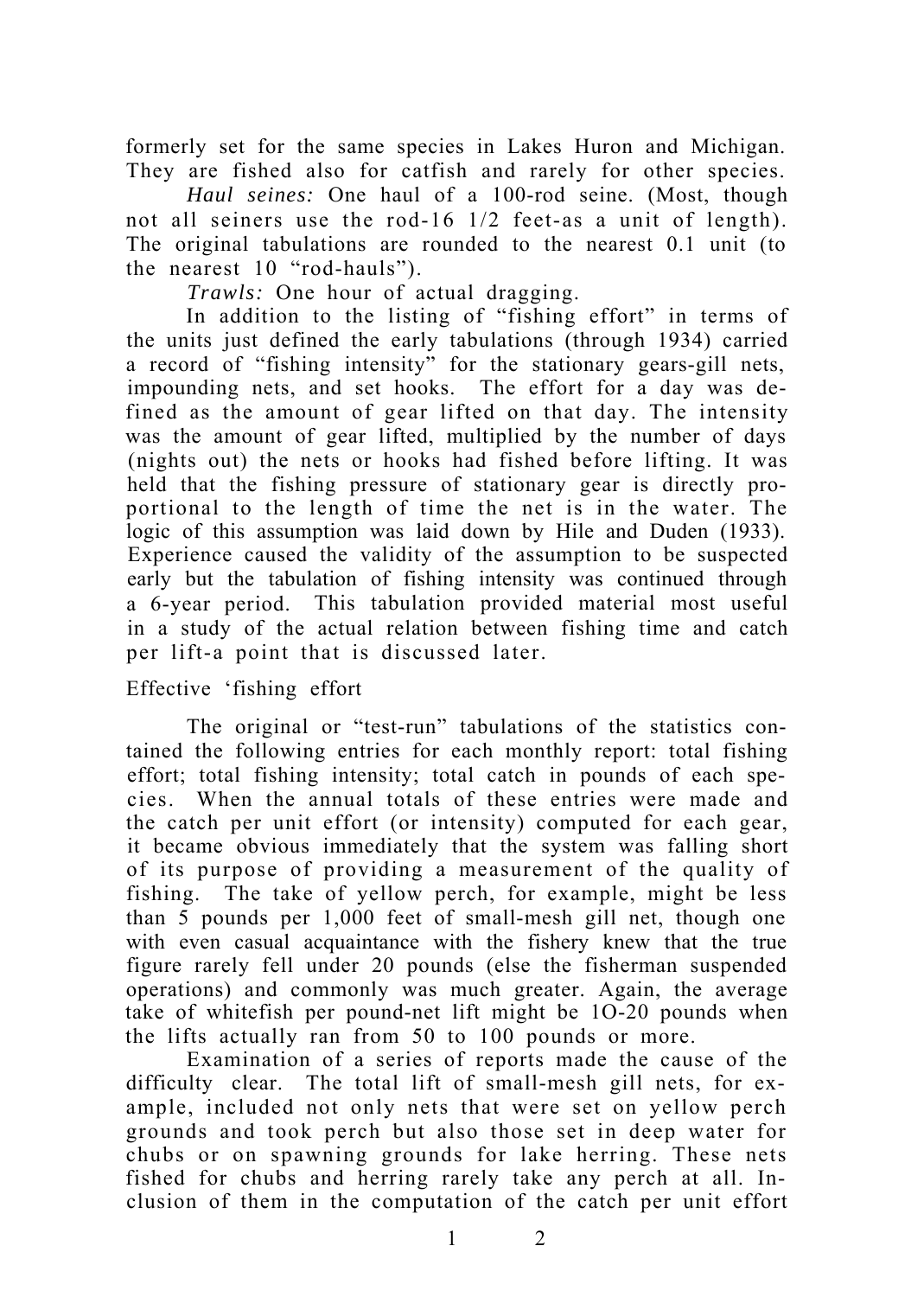for yellow perch yielded a meaningless statistic. Similarly with pound nets-the large-mesh nets set for whitefish rarely take lake herring and whitefish seldom enter the small-mesh pound nets fished inshore for herring.

The examples of the preceding paragraphs illustrate a point but are oversimplified. In much of the Great Lakes fishing, especially in shallow water, several species are taken in good quantities in the same net. The problem, then, is not one of deciding for which single species the fisherman fished his gear. Rather it is one of obtaining a useful statistic on fishing effort for each species in a lift that produces several.

The distribution of a day's fishing effort among the species according to their contribution to the total catch was abandoned with little consideration. To illustrate the procedure, if 10 trap nets are lifted and yellow perch make up 38 percent of the catch, the species is charged with 3.8 trap-net lifts. If, on the next lifting day perch make up 27 percent of the total, they are charged with 2.7 lifts. Yet, the catch of perch may be identical on the 2 days; the change of percentage can result from change in the catch of other species. The assignment of effort thus has limited value.

It was decided next that either all or none of the day's fishing effort should be charged to each species for which records of effort are kept. and a basis was sought for the decision. The requirement that the species contribute at least a minimal percentage of the take could not be used since that percentage must vary according to the catch of other species. The basis for decision had to be founded wholly on the records for the species under consideration. It needed to include also the requirement for some minimal catch of the species in order to exclude fishing conducted where the species does not occur. The establishment of some small but significant minimum level of catch per unit effort was considered but abandoned because of the difficulty of setting truly realistic values for each species and gear in each district; furthermore, fishing effort chargeable in years of high abundance might be rejected in years of low abundance. The only practical requirement for a minimum take proved to be any catch at all. Thus all the gear lifted by a fisherman on a particular day is charged to a species taken, even if the amount is as little as a pound.

It is not held that effective fishing effort as defined and used provides a wholly unbiased measure of fishing pressure. It has been employed because a better **one could not be devised** for a fishery in which most nets are set with the intent and expectation **Of** taking several species simultaneously. Effective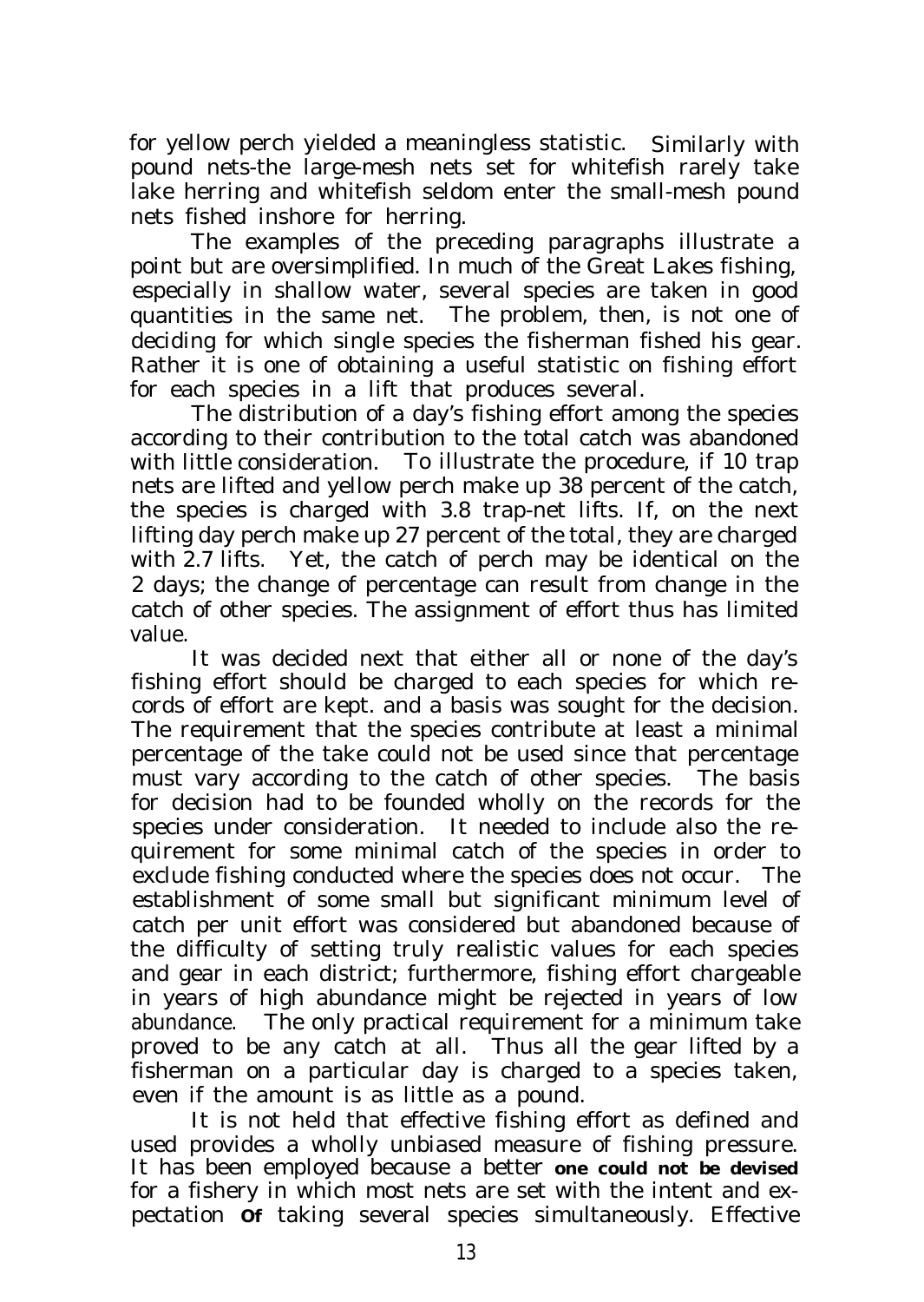fishing effort does not provide for "water hauls" but in the Great Lakes this provision would serve small purpose; the distribution of fish varies little, other than seasonally, from year to year and is such that nets fished on grounds occupied by a species almost invariably take some quantity of that species. Indeed, the lack of provision for water hauls is probably overcompensated by the charging of the entire amount of gear lifted against a species on days when the actual catch is extremely small.

Other possible sources of bias exist but discussion of them here would be little to the point since no measure of their importance can be given and no remedy can be offered.

It has been comforting to learn from the many years of record (now exceeding 30 in State of Michigan waters) that the catch per unit of gear computed from effective fishing effort does reflect clearly known changes in the quality of fishing. How finely these changes are measured is not known. The degree of accuracy no doubt varies with species, area, and local conditions of the fishery. If production is high and the fishery not disrupted by changes of regulation, gear, or fishing method, the sensitivity of catch per unit of effort may be high.

The effective fishing effort is not a distributive statistic. It provides a separate and independent accounting of fishing effort for each species. To illustrate the point, let it be assumed that a fisherman lifts 10 shallow trap nets on each of 15 days within a month and that he lands yellow perch every day, walleyes on 10 days, suckers on 7 days, . . . The assignments of fishing effort then become: yellow perch 150 net-lifts (identical with the total fishing effort); walleyes 100 net-lifts; suckers 70 netlifts; . . . .

The adoption of effective fishing effort as a measure of fishing pressure calls immediately for a selection of species for which the record will be maintained. It would be unduly costly to tabulate effort for the numerous minor species that are caught in relatively small quantities. The species that are classed as "major" or "principal" vary according to species composition in different waters but decisions for the State of Michigan provide an example. The principal species for which records are kept in every district except the Erie district are: lake trout, whitefish, lake herring, chubs (all species collectively), walleye, yellow perch, and suckers (white suckers and redhorse suckers combined; longnose suckers excluded). The original list included also sauger and carp for the Saginaw Bay district (MH-4); the catfish was added in this district later and data from reports for early years tabulated to give a full record. When smelt became plentiful, the species was classed as princi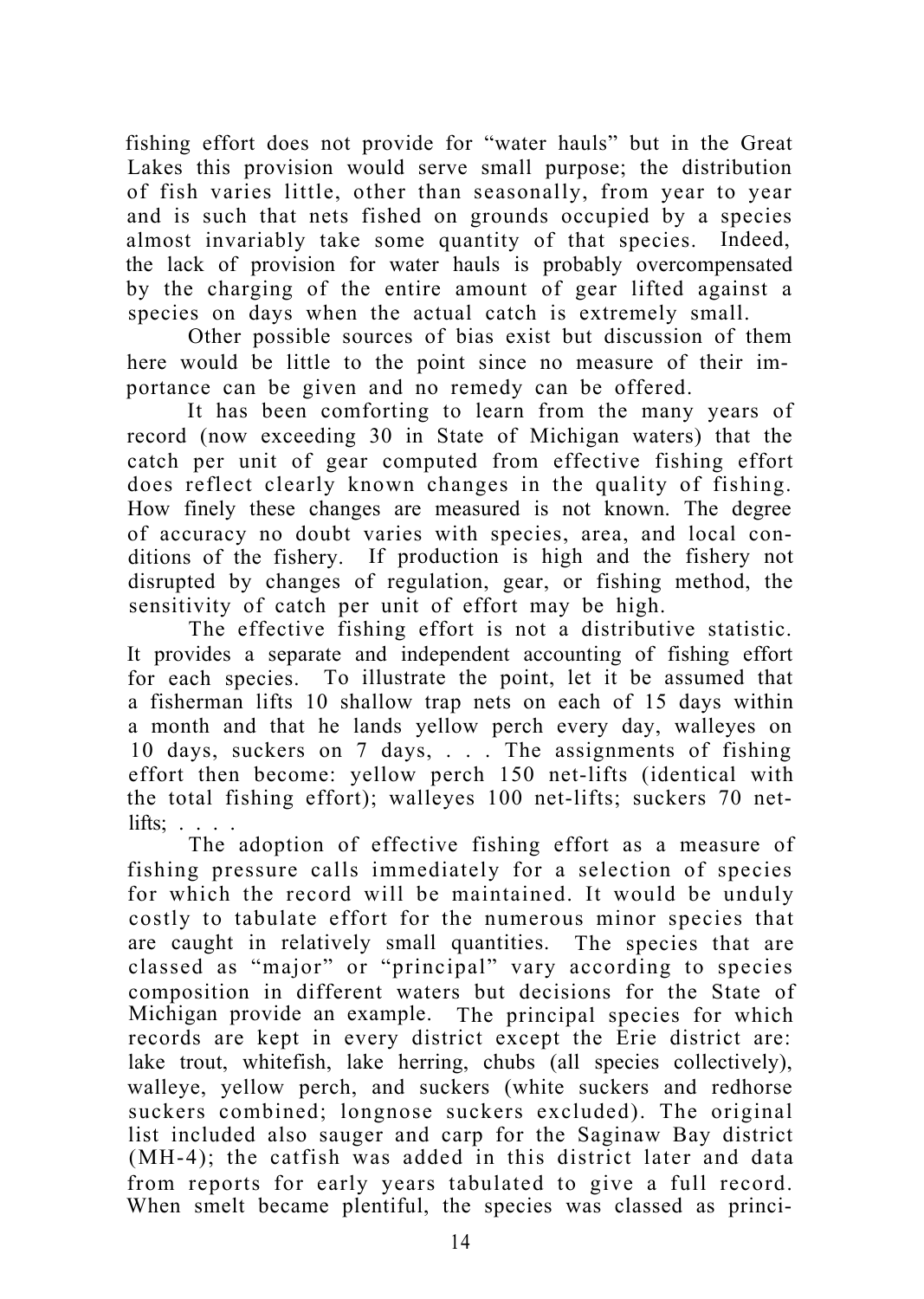pal in the Green Bay district (MM-l) and northeastern Lake Michigan (MM-3). The Lake Erie district was assigned no "principal" species because of the belief that conditions in the area were so nearly uniform as to justify a mere tabulation of the total fishing effort and the catch of each species (the method of tabulation in the "test-run"). Experience proved the belief to be erroneous. For a number of years effective fishing effort has been tabulated for the following species in the Michigan waters of Lake Erie: carp, catfish, sheepshead, suckers (no longnose suckers in the district), walleye, white bass, and yellow perch. The Lake Erie statistics for a good span of the earlier years remain, however, to be retabulated.

The establishment of principal species (or groups of species) for which effective fishing effort is tabulated in all State of Michigan districts of the three upper lakes does not mean that each species or group is taken in sufficient quantity in each district to yield reliable data. Rather, it was held that the uniform tabulation procedure was more economical and more likely to be accurate than one with numerous exceptions. This view was especially justified in the earlier years when much of the tabulation had to be done by hand (data are now handled by IBM equipment) by staff of limited experience. Actually, adherence to the procedure entails relatively little additional work.

Elimination of the time factor

The tabulation of catch-effort statistics on the commercial fisheries of the Great Lakes had not been underway long before examinations of the fishing reports gave rise to strong skepticism as to the validity of the assumption that the fishing intensity represented by the lift of stationary gear is proportional to the length of time (nights out) the gear fished before it was lifted. True, nets that had been out the greater length of time usually had the larger catches but the improvements of catch with increase of time were small. Because sound knowledge of the true relation of fishing time to catch was fundamental to the development of proper analytical procedure, a detailed inquiry into the matter was undertaken. This study covered every important stationary gear fished in the Great Lakes, including the two principal mesh sizes of gill nets. The relation between nights out and catch was examined not only for the total catch but also for individual species in the same gear.

The detailed results of the study of the relation between fishing time and catch were not published but rather placed in a manuscript report (written by Hile) for the statistical files. Certain of the data were published, however, by Hile (1935),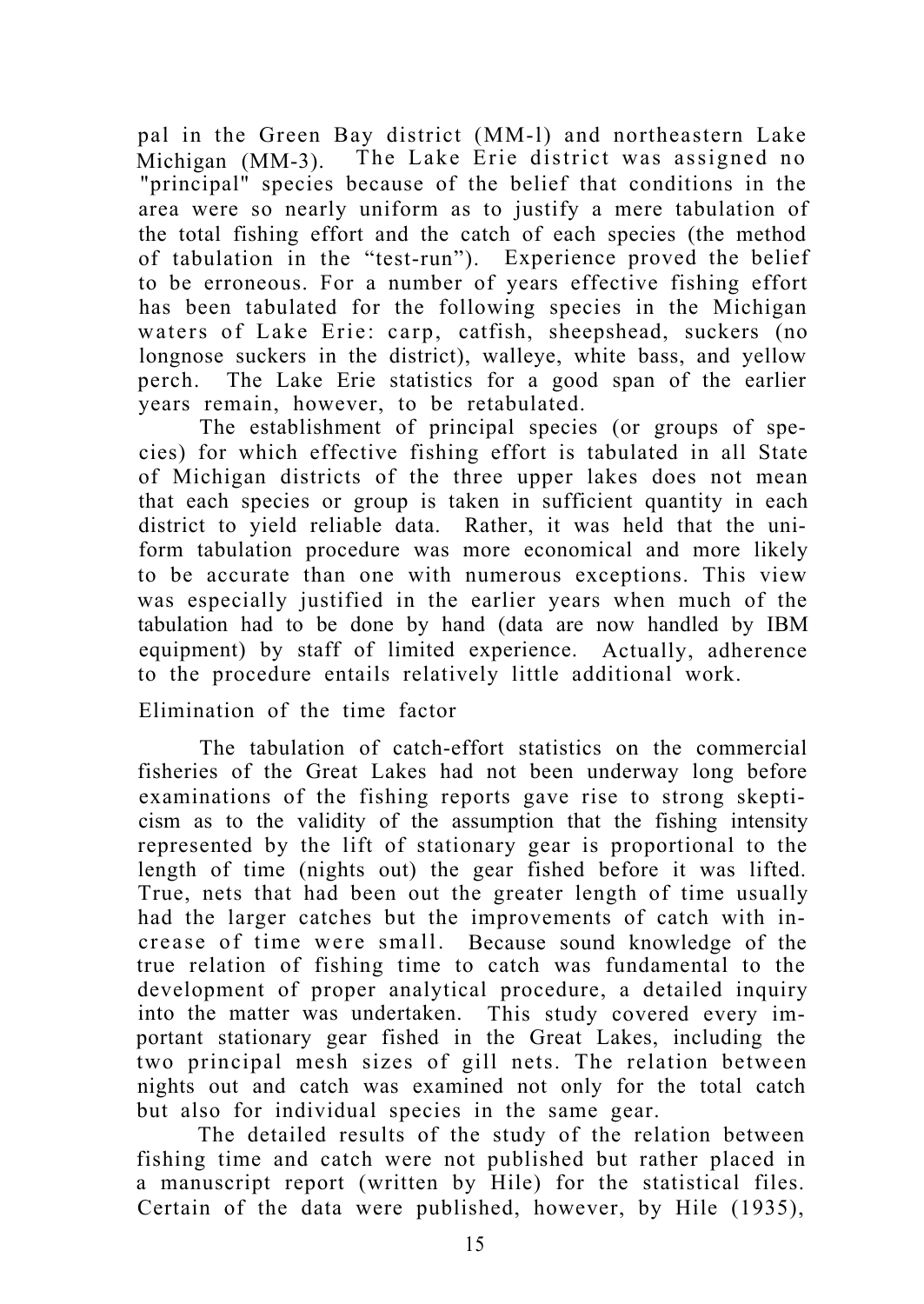Van Oosten (1935), and Van Oosten, Hile, and Jobes (1946).2 Principal findings and conclusions in the time-catch investigation were:

- 1. The catch improved with increase of fishing time but the increase was far less than proportional. The catch of gear out 2 nights, for example, averaged less than 20 percent above the take in gear out 1 night. The trends were similar for all stationary gears and for the individual species.
- 2. The most precise catch per unit effort for judging the availability (abundance) of fish is neither the catch per lift nor the catch per night, but rather the catch per lift adjusted for fishing time from an empirically determined curve of the regression of catch on time.
- 3. The mean annual fishing time for a particular gear in a single district varied within narrow limits.
- 4. Because of the limited mean annual variation in fishing time, estimates of annual fluctuations in abundance based on catch per lift and on catch per lift, adjusted for fishing time, differed insignificantly. The cross multiplication of amount of gear lifted and number of nights out is therefore, not necessary.

The discovery that the amount of gear lifted without regard to time was a satisfactory measure of fishing effort eliminated the most costly, tedious, and time-consuming step in the tabulation of catch-effort statistics. The "fishing intensity" was eliminated from the original tabulations. The same term is now employed in an entirely different sense as is explained in the next subsection.

#### INDICES OF ABUNDANCE AND FISHING INTENSITY

The major problem was the development of single descriptive index figures for abundance and fishing intensity from records of catch per unit effort (CPE) and effort (E) for such dissimilar gears as gill nets, pound nets, set hooks, . . . . If almost the entire catch of a species is produced by a single gear (nearly all chubs for example, were caught by small-mesh gill nets before the recent start of trawling) the fluctuations of abundance can be described readily by expressing the CPE for each year as a percentage of the unweighted mean of the annual

 $2$  Those interested in this subject should consult also the article by Kennedy (1951) on the relation of nights out and catch per net in the gill-net fishery of Great Slave Lake.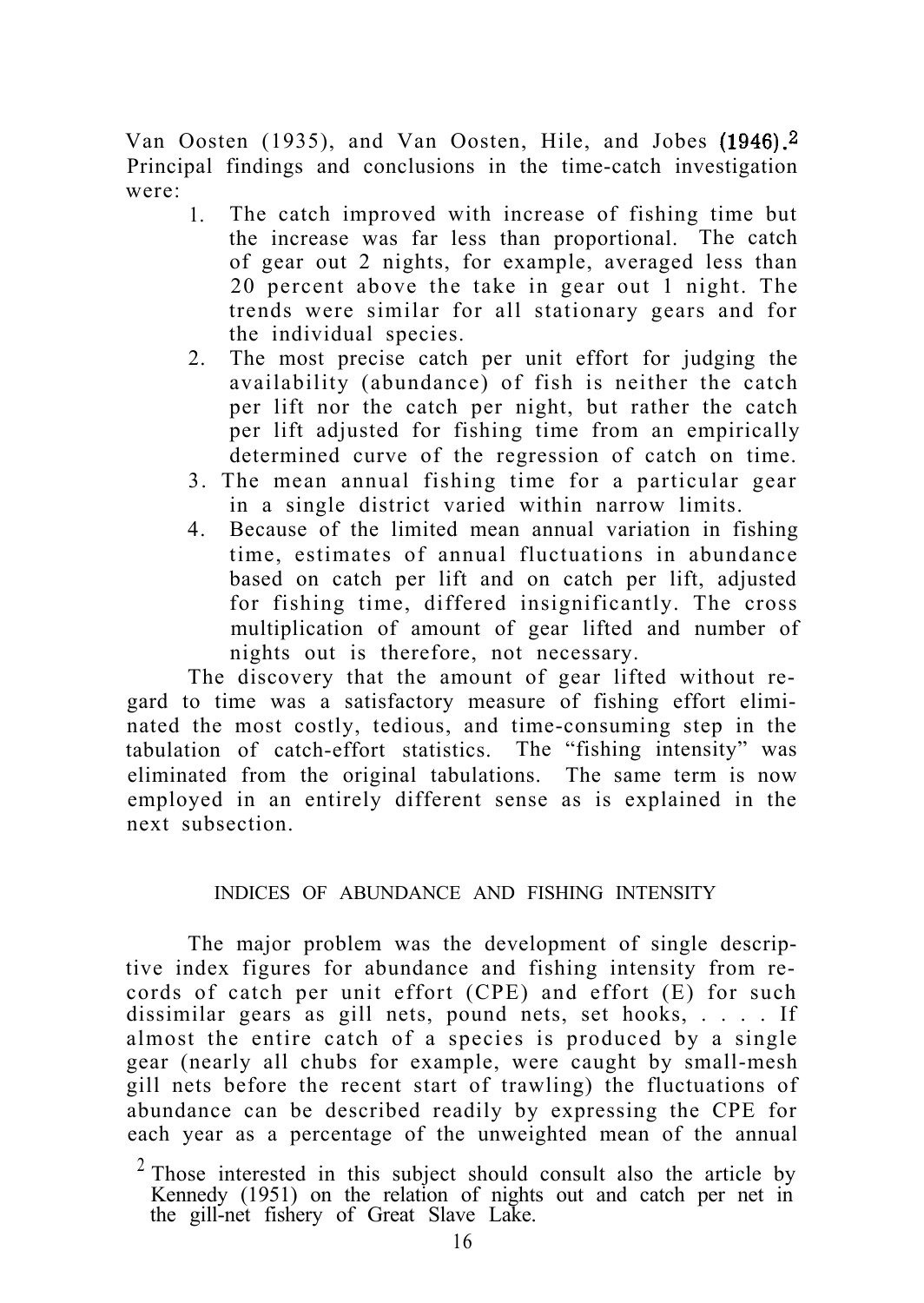values for a base period of reference. The records of the annual amount of gear lifted provide the basis for a similar series of intensity indices (a small adjustment of the figures may be needed, as is explained later in this subsection, to account for the portion of the catch not taken by the principal gear). A one-gear fishery, however, is exceptional in the Great Lakes; consequently, a more general method of analysis had to be devised.

The procedure that was developed requires first a record of the unweighted base-period mean of the annual CPE for each gear that was important in the production of a species in a district. (This "base" or "reference" period in State of Michigan waters is 1929-43.) Once these averages are in hand the abundance and fishing intensity for a particular year are computed as follows:

- 1. The production that would have *been* made had the CPE been exactly at the 15-year mean is determined from the current-year values of E for each gear included in the estimation of abundance. These figures are expected catches (Ex).
- 2. The expected catches, determined separately for each gear, are added to obtain the total expected catch.
- 3. The true catches of the same gears are totaled to obtain the actual catch (Act).
- 4. The ratio of the actual to the expected catch, expressed as a percentage, is the abundance index (Ab).
- 5. The fishing intensity (Int) is determined by adjusting the total expected catch upward to include the intensity represented by the take in gears not employed in the estimation of the abundance index. Fishing intensity is, therefore, computed originally in terms of pounds of fish. For publication, the intensity is expressed in one or both of two forms:
	- a. A percentage index in which a value of 100 corresponds to the base-period average intensity in pounds for the species and district.
	- b. A unit index (U) in which 100 units represent the base-period average intensity in pounds for the species in the combined districts of the lake and state. The sum of the units for the individual districts thus provides an index for the combined districts that is parallel to the percentage index which holds only within a single district.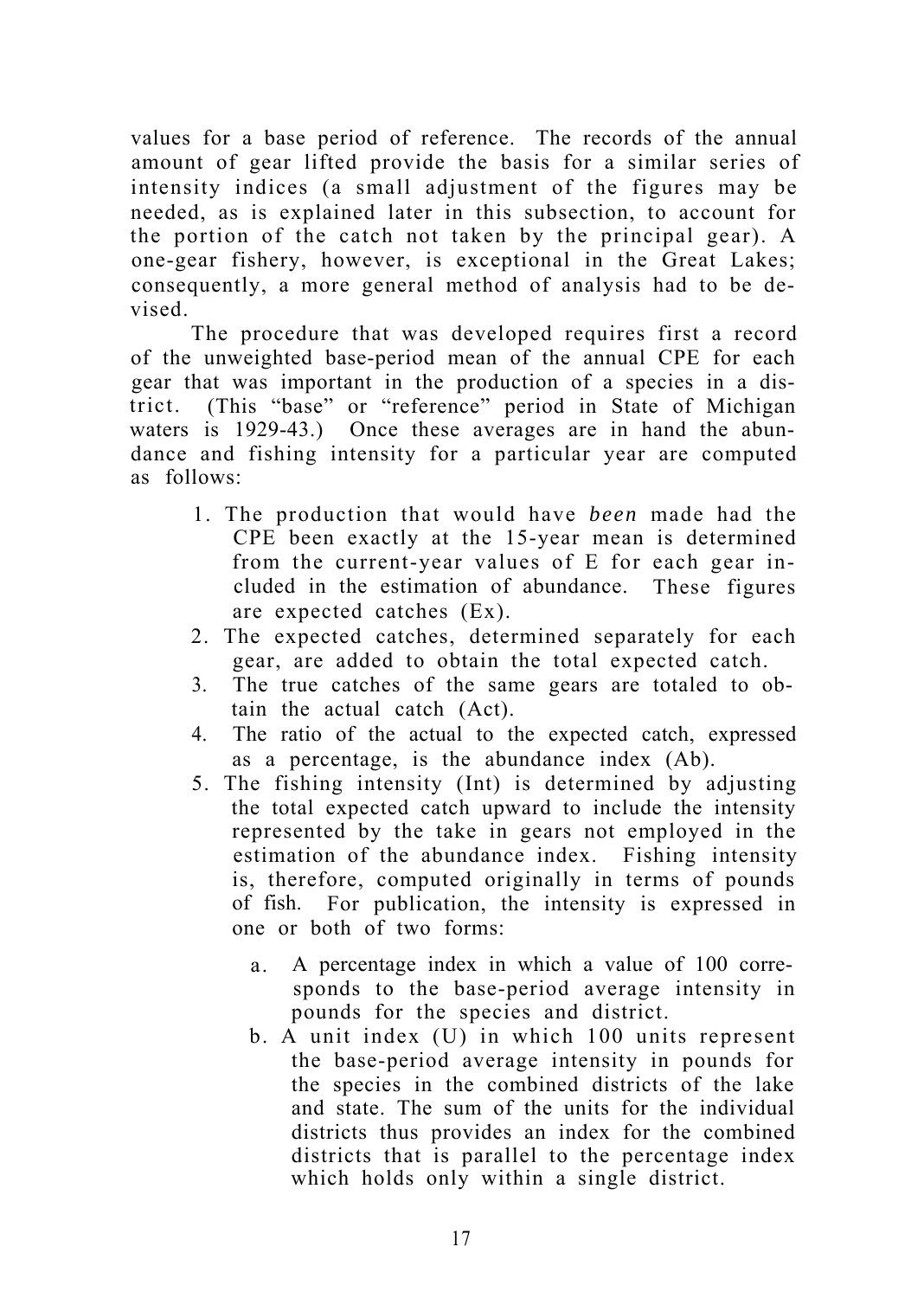The preceding brief outline of procedure can be understood best from an actual illustration, based on materials from the statistical files-the "cover sheet" and the 1954 data on the fishery for white and redhorse suckers in the Green Bay district of the State of Michigan waters of Lake Michigan (MM-1 designated merely as M-l in the State of Michigan files). Both the cover sheet (table 1) and the 1954 sheet (table 2) are exact copies of the original handwritten records in the sense that all original abbreviations and symbols have been retained. Several of the abbreviations have already been explained. Those referring to fishing gears are:

- 2+ and 4+, small-mesh and large-mesh gill nets of mesh sizes as stipulated in the section on units of effort.
- Pd, pound net
- ST, shallow trap net
- Fy or F&H, fyke or hoop nets

Table 1. - Copy of averages and factors employed in the estimation of abundance and fishing intensity for white and redhorse suckers in district MM-1

**[See text for explanation of abbreviations]**

| M-1 Suckers<br>Averages, factors 1929-1943                           |                                                              |
|----------------------------------------------------------------------|--------------------------------------------------------------|
| <b>CPE</b>                                                           |                                                              |
| $4+24.16$<br>Pd 63.19<br>ST 83.46<br>Fy 67.92                        |                                                              |
| Int (U) = Int (#) x 811787<br>Int $(\frac{0}{0})$ = Int (#) x 134069 | (U ca. $12,300\#$ )<br>$(100 \text{ ca. } 746, 000\text{#})$ |

The cover sheet carries all information required for the estimation of abundance and fishing intensity for white and redhorse suckers in this district (a similar sheet appears at the start of the folder for each "principal" species in each district). The first set of figures is the unweighted base-period (1929-43)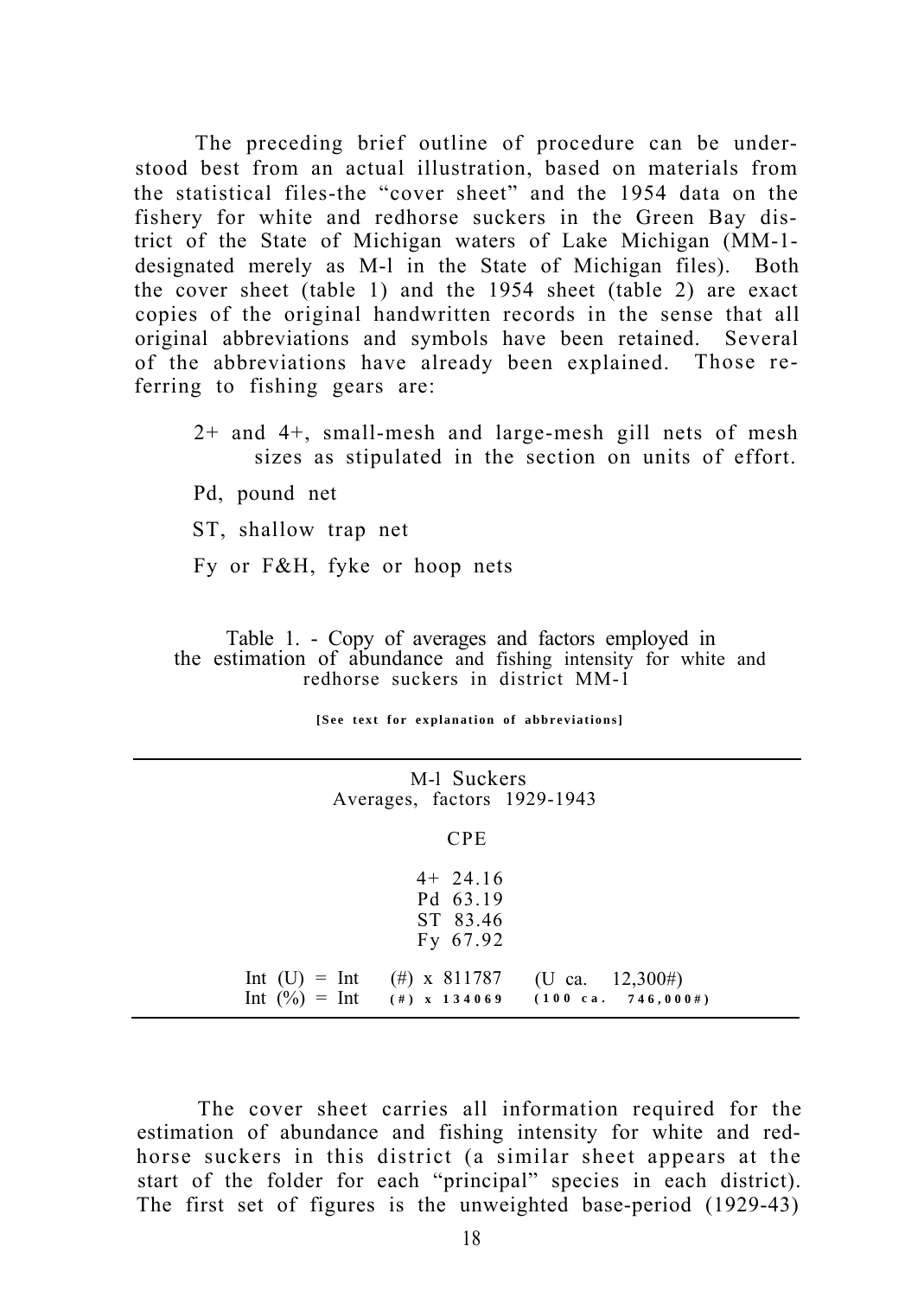| DISTRICT 1<br>1954                                                                           |                                                               |                                                               |                                                                             |                                                                               | LAKE MICHIGAN                                                                      |                                               |
|----------------------------------------------------------------------------------------------|---------------------------------------------------------------|---------------------------------------------------------------|-----------------------------------------------------------------------------|-------------------------------------------------------------------------------|------------------------------------------------------------------------------------|-----------------------------------------------|
|                                                                                              |                                                               |                                                               | White and redhorse<br>suckers                                               |                                                                               | DISTRICT 1<br>1954                                                                 |                                               |
|                                                                                              | $2+$                                                          | $4+$                                                          | Pd                                                                          | <b>ST</b>                                                                     | F & H                                                                              | Σ                                             |
| Jan.<br>Feb.<br>Mar.<br>Apr.                                                                 | 1<br>19<br>4<br>$\ddot{\phantom{1}}$                          | 4,494<br>6.733<br>10,640<br>$\cdots$                          | $\overline{23}$<br>5<br>4<br>$\bullet$ . $\bullet$                          | 5,086<br>1,935<br>3,766<br>1,206                                              | 530<br>79<br>1,751                                                                 | 10,134<br>8,771<br>16,165<br>1,206            |
| May<br>June<br>July<br>Aug.<br>Sept.                                                         | .27<br>120<br>83<br>102<br>498                                | 12<br>$\ddotsc$<br>170                                        | 740<br>4,581<br>4,225<br>33<br>1.345                                        | 4,455<br>21,964<br>20,137<br>26,516<br>60,525                                 | 1,155<br>275<br>197<br>397                                                         | 5,234<br>27,820<br>24,720<br>26,848<br>62,935 |
| Oct.<br>Nov.<br>Dec.                                                                         | 398<br>112<br>44                                              | 706<br>1,029<br>11<br>23,795                                  | 1,683<br>45<br>$\ddots$                                                     | 28,331<br>13,506<br>970<br>188,397                                            | 428<br>366<br>.<br>5,178                                                           | 31,546<br>15,058<br>1,025<br>231,462          |
| Total<br>E                                                                                   | 1,408<br>$2+$                                                 | $4+$                                                          | 12,684<br>Pd                                                                | <b>ST</b>                                                                     | F & H                                                                              |                                               |
| Jan.<br>Feb.<br>Mar.<br>Apr.<br>Mav<br>June<br>July<br>Aug.<br>Sept.<br>Oct.<br>Nov.<br>Dec. | 1<br>16<br>6<br>19<br>59<br>55<br>33<br>89<br>226<br>81<br>14 | 367<br>5.27<br>656<br>ii<br>30<br>79<br>114<br>$\overline{2}$ | 14<br>4<br>$\overline{2}$<br>30<br>136<br>40<br>$\cdot$ 2<br>33<br>134<br>5 | 81<br>198<br>249<br>40<br>131<br>676<br>394<br>355<br>910<br>886<br>514<br>64 | 8<br>8<br>18<br>$\ddot{\phantom{0}}$<br>$\ddotsc$<br>10<br>7<br>4<br>42<br>7<br>25 |                                               |
| Total                                                                                        | 599                                                           | 1,788                                                         | 400                                                                         | 4,498                                                                         | 129                                                                                |                                               |
| <b>CPE</b>                                                                                   |                                                               | 13.31                                                         | 31.71                                                                       | 41.88                                                                         | 40.14                                                                              |                                               |
| Ex<br>Σ<br>Ex<br>Σ<br>Act<br>Ab<br>$\#$<br>U<br>Int                                          | 452,639<br>230,054<br>50.8<br>455,634<br>37.0                 | 43,198                                                        | 25,276                                                                      | 375,403                                                                       | 8,762                                                                              |                                               |

#### Table 2. - Copy of statistical data sheet for white and redhorse suckers, district MM-l, 1954

[See text for explanation of abbreviations and computational procedures]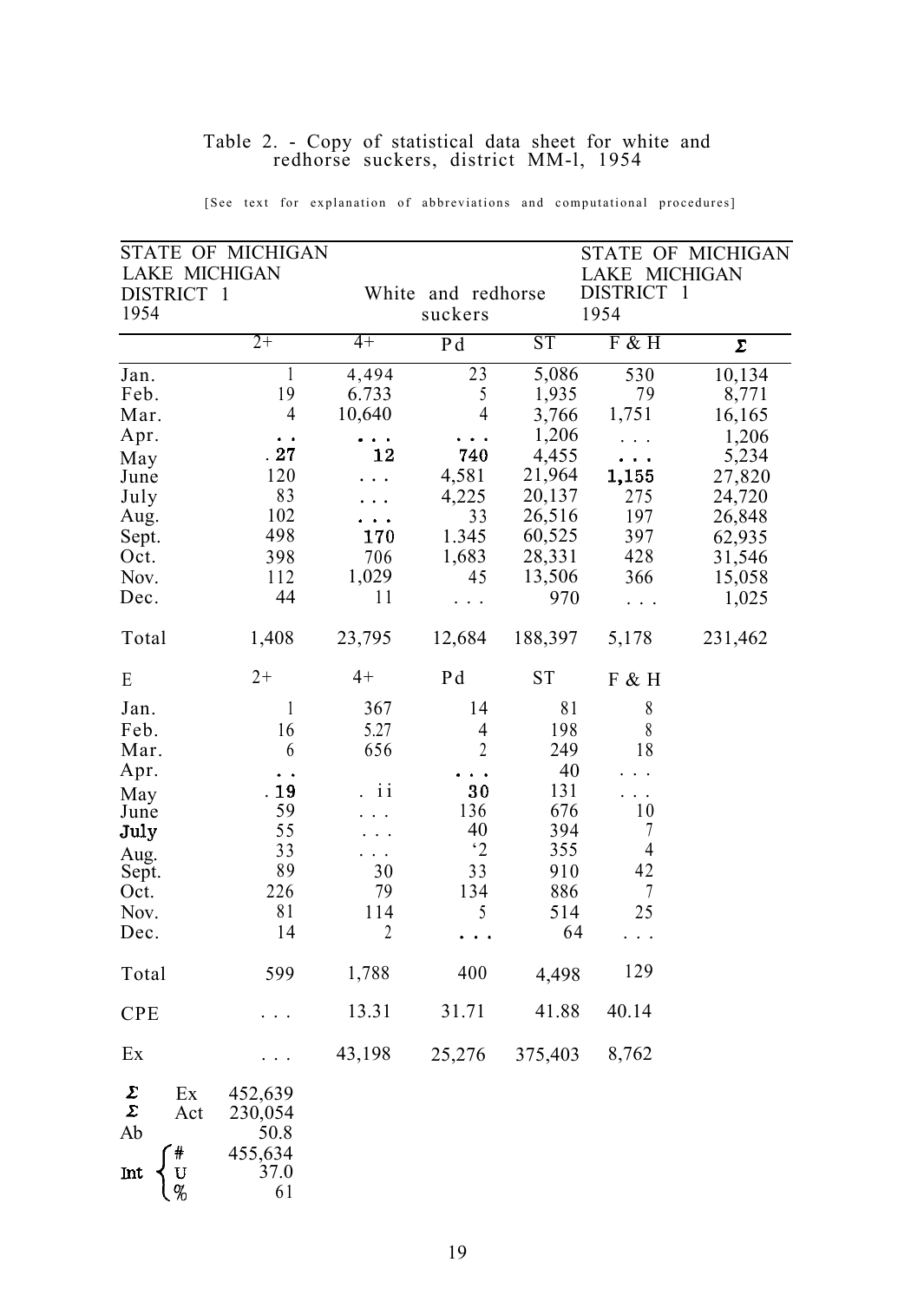mean CPE (pounds of fish)<sup>3</sup> for each gear employed in the estimation of abundance. The next item, Int (U), is a factor for converting fishing intensity in pounds into units that may, as has been stated, be added to give an index figure for the combined districts. This factor is the same for suckers in all State of Michigan districts of Lake Michigan. The second factor converts intensity in pounds to the percentage index that applies only to the district under immediate consideration. Both of these factors are reciprocals but without any indication of their true decimal value. To aid in the placement of the decimal, approximate values of the unit (fishing intensity of about 12,300 pounds) and of the loo-percent level (fishing intensity of roughly 746,000 pounds) are added at the right.

The first step in the treatment of the 1954 data (table 2) is the determination of the CPE in 1954 for each of the four major producing gears. The catch per unit of 1,000 linear feet of large-mesh gill nets lifted was, for example,  $23,795/1,788 = 13.31$ pounds. Figures for pound nets, shallow trap nets, and fyke and hoop nets are similarly computed. The CPE figures for 1954 are for the record; they do not enter directly into the estimation of the abundance index.

The second step is the determination of the poundage of white and redhorse suckers that would have been produced in 1954 had the fishing success for each gear been exactly at the average for the 15-year base period of 1929-43. Had large-mesh gill nets, for example, taken 24.16 pounds per 1,000 feet instead of the actual 13.31 they would have produced  $1,788 \times 24.16 = 43,198$ pounds rather than the actual 23,795 pounds.

The sum of the expected catches in four gears in 1954 was 452,639 pounds. They actually took 230,054 pounds. The actual take expressed as a percentage of the expected gives the abundance index of  $50.8$ .<sup>4</sup> Abundance indices computed by this procedure do not add to 100n within a base period of n years (Hile, 1937), and hence must be adjusted. If, for example, the mean abundance index for the reference period proves to be 103.7, each index in the series is multiplied by  $1/1.037 = 0.96432$  to adjust the values to a mean of 100. No adjustments are made for the years following the base period.

<sup>&</sup>lt;sup>3</sup> For computational reasons, values of CPE are carried in file records to the second decimal. Published figures are rounded to the nearest pound.

The abundance index is rounded to the nearest whole figure for publication.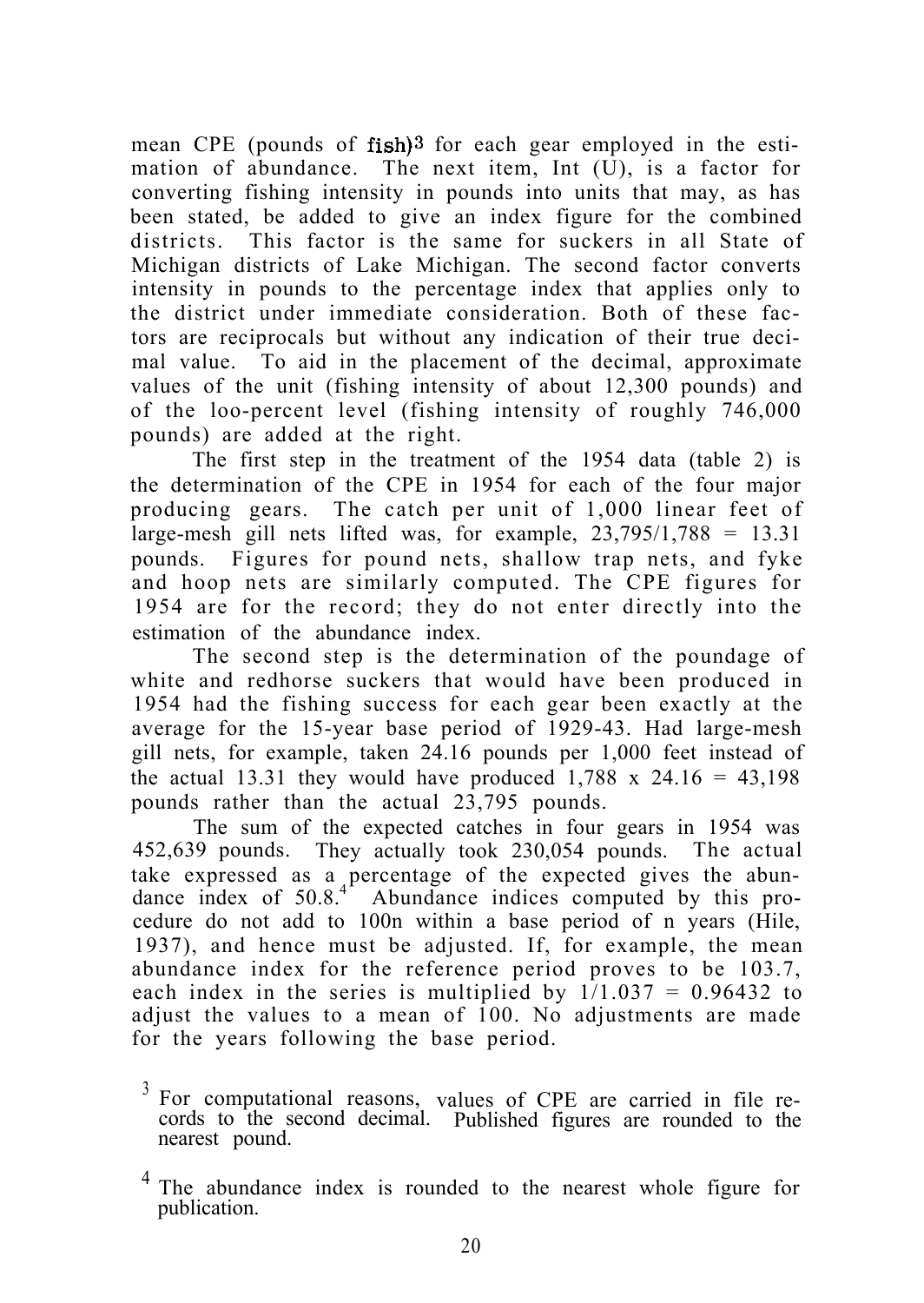The best estimate of fishing intensity in pounds is slightly greater than the total expected catch since an adjustment should be made to cover the 1,408 pounds taken in small-mesh gill nets, a gear that did not enter into the estimation of abundance. The adjustment is accomplished by dividing the ratio of the actual to the expected catch into the grand total catch for all gears:  $231,462/0.508 = 455,634$ . The adjustment here is almost trifling, but often it is substantial. In other words, the fishing intensity for white and redhorse suckers in northern Green Bay in 1954 was at a level that would have yielded 455,634 pounds had fishing quality been exactly at the base-period "normal" for all gears.

The estimated fishing intensity in pounds represented 37.0 units. One unit is 1/1,500 of the total fishing intensity in pounds for all State of Michigan districts of Lake Michigan in 1929-43. Examples of the distribution of intensity units among districts and of their summation to provide lake-wide indices have been given for lake trout in Lake Huron by Hile (1949), Lake Michigan by Hile, Eschmeyer, and Lunger (1951a), and Lake Superior by Hile, Eschmeyer, and Lunger (1951b).

The 1954 fishing intensity in pounds for suckers in northern Green Bay amounted also to 61 percent of the 1929-43 mean for this district.

A peculiar feature of the system of computing fishing intensity in terms of the expected catch in pounds is the flexibility it gives to the basic units of effort. For example, three of the gears used in the estimation of abundance and fishing intensity for white and redhorse suckers in northern Green Bay (MM-1) large-mesh gill nets, pound nets, and shallow trap nets-are employed also in northeastern Lake Michigan (MM-3). The 1929-43 mean CPE (pounds) in the latter. district ran: gill nets 11.09; pound nets 23.64; shallow trap nets 145.36. Comparison of these figures with those of table 1 shows that the expected catches per unit effort (15-year mean CPE) for large-mesh gill nets and pound nets in MM-3 were less than half those in MM-l; the average CPE for shallow trap nets in MM-3, on the other hand, was almost 1 3/4 times that for MM-1. It is possible, therefore, for identical quantities of gear fished in different districts to contribute different numbers of intensity units to the total for a lake. Within a single district, fishing intensity varies directly with the effort (amount of gear fished). For combined districts, the variation is not according to the sum of the effort units for the different gears in the several districts, but rather reflects the total fishing intensity in pounds computed independently for each district.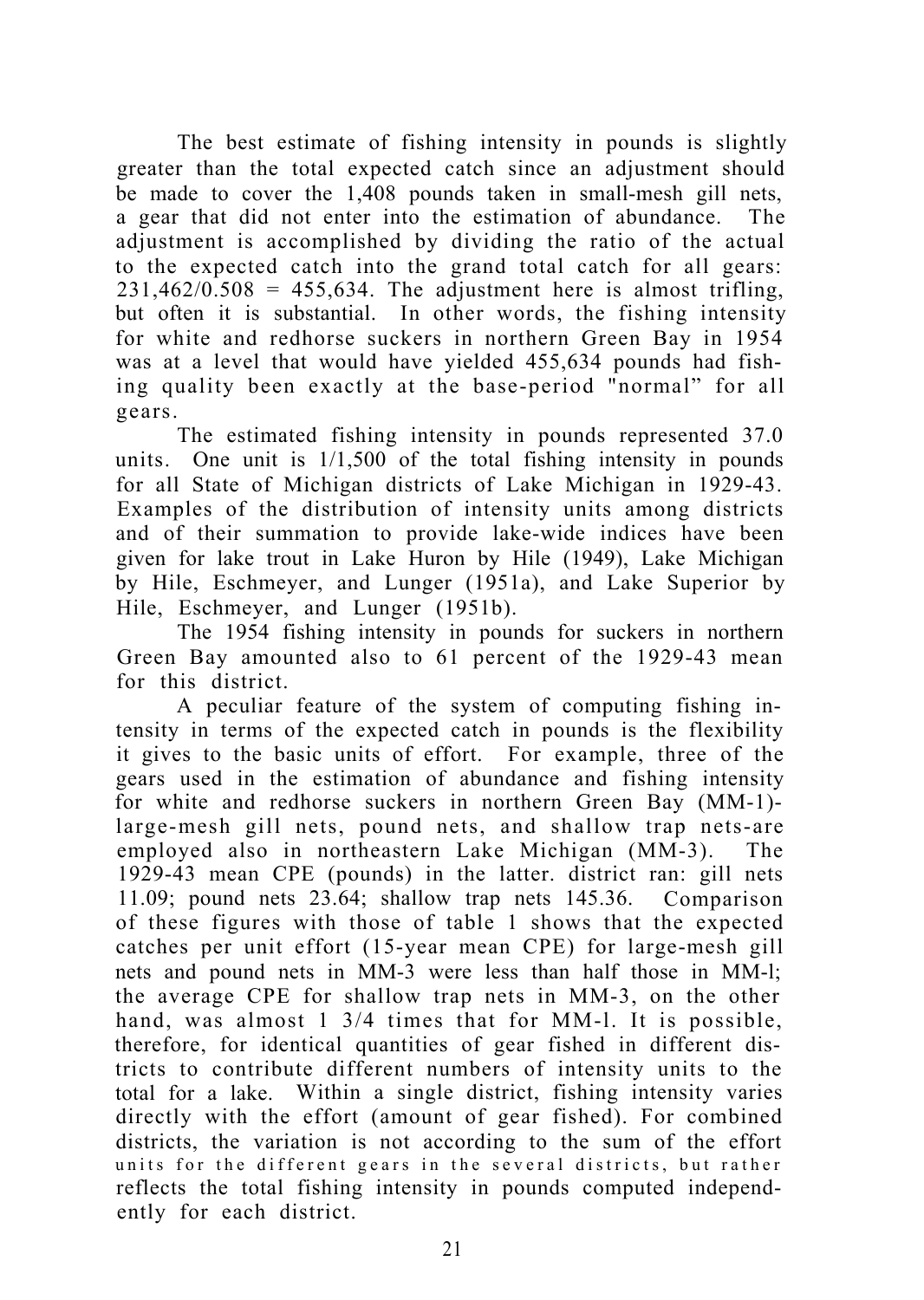In the combination of abundance indices to obtain estimates for groups of districts or all districts within a lake and state, the index for each district has been weighted by the percentage the district contributed to the total production in all districts over the base period.

#### EXCEPTIONS TO STANDARD PROCEDURE

In the development of analytical methods an attempt was made to arrive at a procedure that would have wide applicability. The attitude was held, nevertheless, that exceptions to procedure should be made when they contributed to the attainment of the true goal of obtaining the best possible information on the fluctuations of the fisheries for the principal species. Experience proved that certain exceptions were in fact needed. They were not numerous but a listing of those made or contemplated and justification for the decisions are desirable. Others may be made later; as a matter of procedure the statistics for a particular species are placed under closest scrutiny when the files are entered to obtain materials for a report on the fishery or for statistics in support of biological studies.

#### WEIGHTING OF ABUNDANCE INDICES

It has been necessary to make only one exception to the procedure of weighting the abundance index of each district by the percentage the district contributed to the base-period production of all districts to obtain estimates of abundance for combinations of districts. The development and expansion of the fishery with deep trap nets in Lake Huron so disrupted the typical distribution of the catch of whitefish among the districts that Van Oosten, Hile, and Jobes (1946) held it preferable to weight abundance indices according to the percentage of whitefish taken in each district in a single year, 1929. It is unlikely that a similar extreme situation will appear soon again.

#### MODIFIED DEFINITIONS OF DISTRICTS

These modifications have included: the pooling of data for different districts for particular species to gain greater bulk of statistical data; assignment of fishing to districts according to nature of catch rather than on the basis of the precisely defined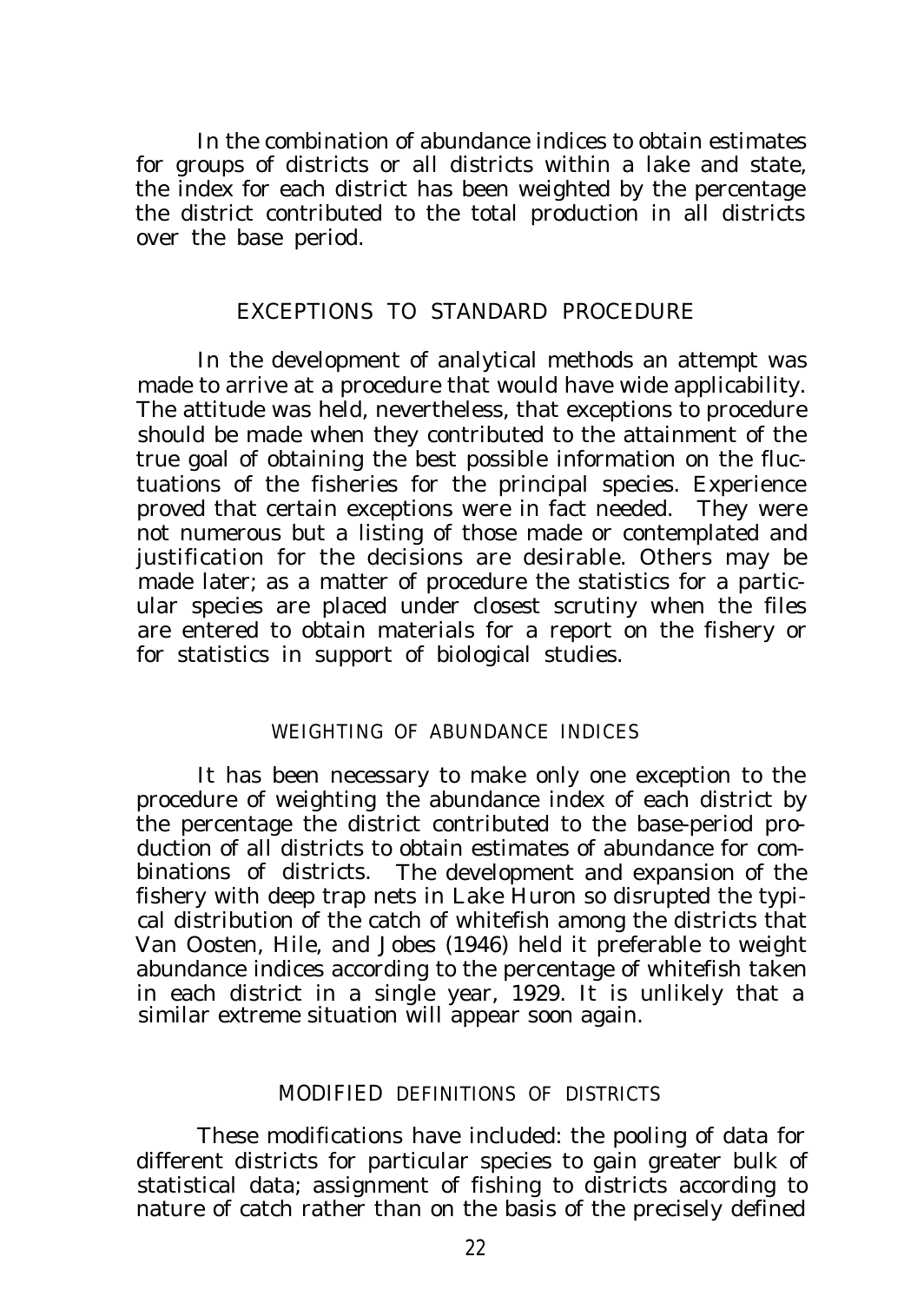boundaries; ignoring of boundaries in favor of the arbitrary assignment by ports.

The pooling of districts has been limited to date to the southerly State of Michigan districts of Lake Michigan. Here the districts MM 6, 7, and 8 have been combined for studies of walleye (Hile, 1937) and lake herring (Hile and Buettner, 1955) and the records for yellow perch have been pooled for two pairs of districts (MM-5 and 6; MM-7 and 8). All of these combinations were justified by similarities of trends in the districts for which data were combined. Combinations are made after the data are tabulated and annual totals of catch and effort determined for the districts separately.

Smith, Buettner, and Hile (1961) defined the boundary between MM-1 and MM-2 precisely but the actual assignment of fishing has been on the basis of species caught rather than the defined boundary. The effective difference between the two methods would be small. The boundary of MM-l was set originally to the east of the islands that separate northern Green Bay from Lake Michigan proper to include in the district the fishing for whitefish immediately outside the islands. Accordingly, any large-mesh gill nets that took whitefish and all deep trap nets (basically whitefish gear) fished along the east side of the islands have been assigned to MM-l. Large-mesh gill nets fished deep enough to take only lake trout have been assigned to MM-2, as have been also small-mesh gill nets fished for chubs.

The boundary between MM-2 and MM-3 has been ignored in the assignment of chubs caught along southeasterly courses out of Manistique. All have been placed in MM-2 even though the nets actually were set across the border in the western part of MM-3. This procedure separates the statistics for the chub fishery of the northern part of the open lake from the somewhat dissimilar fishery for chubs in the eastern part of MM-3, between the islands and the mainland. The boundary between the two districts holds, of course, for other fishing.

A similar procedure has been established at Rogers City, Lake Huron, which lies almost exactly on the boundary of MH-1 and MH-2. All chubs landed at Rogers City are assigned to MH-1, regardless of the actual location of the nets, to keep the records separate from those for the chub fishery out of Alpena in the southern part of MH-2. The boundary between MH-2 and MH-3, however, is observed strictly.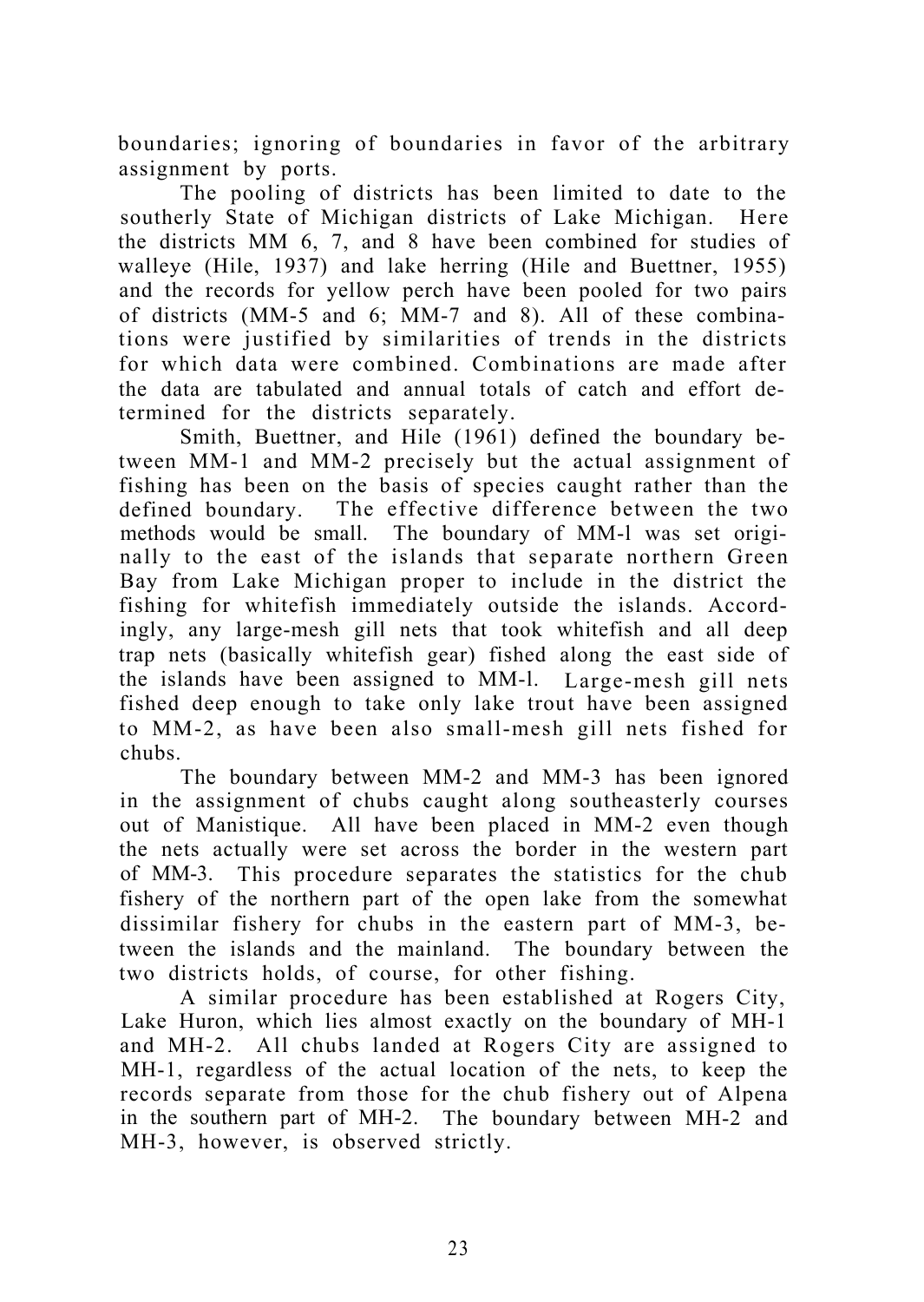#### EXCEPTIONS TO EFFECTIVE EFFORT

A situation was found in Lake Superior that required exception to the principle that fishing effort shall be charged to a species provided any quantity of the species is taken. In several districts of the lake, small poundages of lake herring are produced in small-mesh gill nets set in deep water for chubs. Gangs of chub gill nets typically are long-often 20,000 to 25,000 feet-and the catch per unit of effort of lake herring in them rarely exceeds a small fraction of a pound. The gangs fished inshore for lake herring are short-a few thousand feetand take herring at a high rate that normally averages several hundred pounds per 1,000 feet. The charging of chub gill nets that take lake herring to the fishing effort for lake herring would cause misleading distortion of the lake herring statistics. The effort of the chub nets is accordingly excluded from the lake herring statistics and the small catches of herring are entered in the records as produced by small-mesh gill nets without data on effort.

As was seen in the example of table 2, determinations of CPE and estimates of abundance have been based typically on annual totals of catch and effort. The first statistical review of a fishery (Hile, 1937) disclosed, however, a situation in the Saginaw Bay district (MH-4) that required deviation from this procedure. The production of walleyes in large-mesh gill nets fell into two entirely distinct phases: an intensive April fishery on the spawning run fairly deep in the bay that yielded the bulk of walleye production by the gear; small-scale production of walleyes in whitefish gill nets in other months in the outer bay or off the mouth. Quantities of gear per lift were small and the CPE ran high in April; the gangs of whitefish gill nets were long and the catches and CPE of walleye both were extremely small. Because the effort expended in the whitefish fishery varied widely from year to year the CPE for walleyes, computed from annual totals, also could fluctuate greatly even when the CPE in the main April fishery was stable. Calculations of CPE for walleyes in large-mesh gill nets accordingly were based exclusively on the April records. The exclusion of data for the other months corresponds in a sense with the exclusion of the fishing effort of Lake Superior chub gill nets that take small quantities of lake herring.

The experience with gill-net fishing for walleyes in Saginaw Bay inspired alertness for other situations in which the determination of CPE and abundance should not be based on annual totals of effort and catch. Indeed the next statistical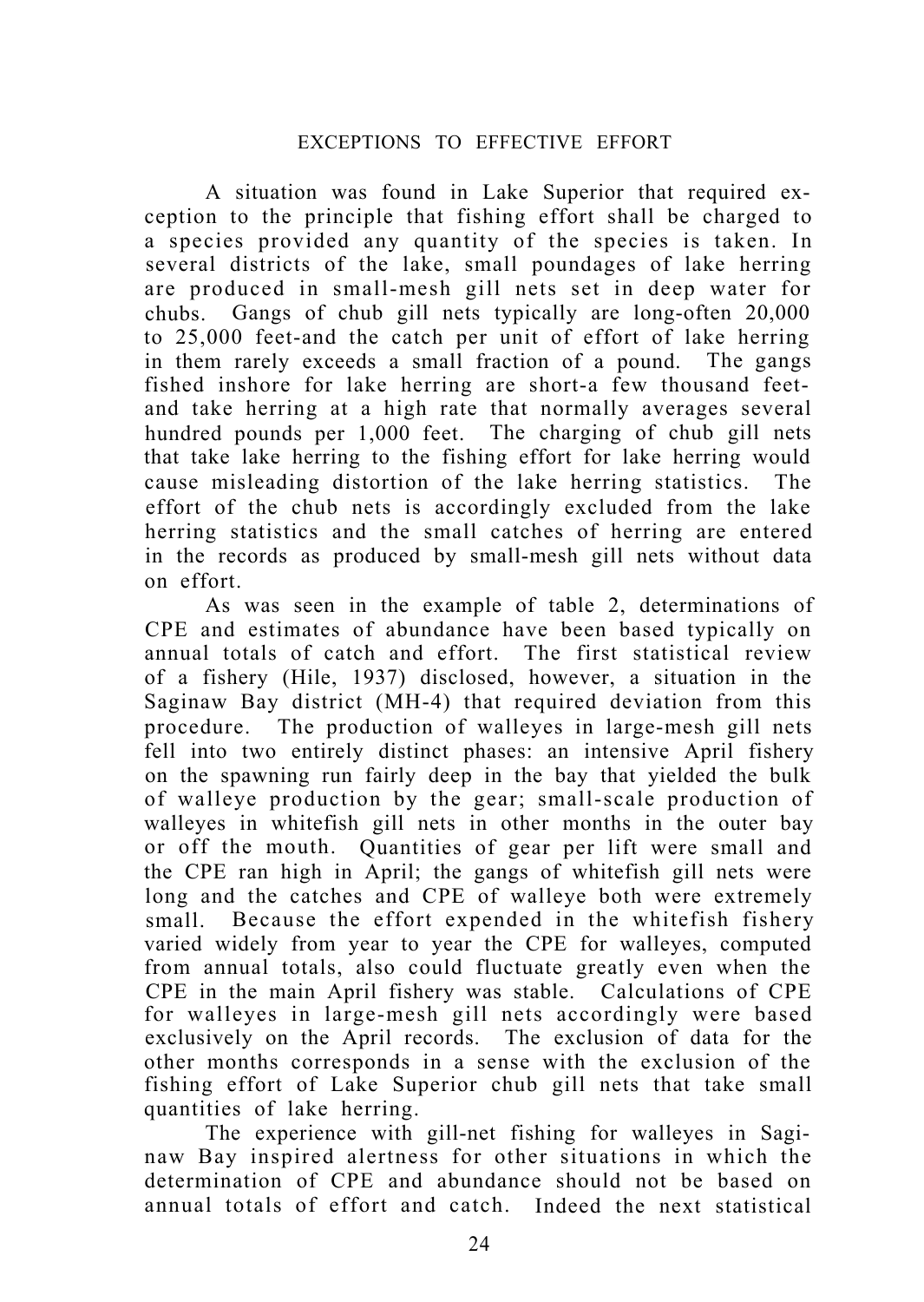review of a major fishery (Van Oosten, Hile, and Jobes, 1946) was preceded by detailed comparisons of estimates of fluctuations as determined from annual totals of catch and effort for whitefish and from the statistics for the months in which the bulk of the catch was taken. The restriction of the statistics to the "major season" gave much higher annual figures for CPE but the annual fluctuations of the abundance index were nearly the same from the two sets of data. Annual catch and effort totals have been satisfactory for other published statistical reviews except smelt (Van Oosten, 1947; Hile, Lunger, and Buettner, 1953), where month-by-month records were needed to describe the fishery in northern Green Bay.

A statistical study, soon to be undertaken, of the lake herring in Lake Superior almost surely will require a separation of records for the November-December spawning-run fishery (which accounts usually for 85 percent or more of the total annual production) from those for the remainder of the year. Similar situations may be uncovered in still other fisheries as the file records are employed for statistical reviews.

#### SPECIAL COMPUTATIONAL PROBLEMS

#### ESTIMATES OF BASE-PERIOD CATCH PER UNIT EFFORT FROM INCOMPLETE DATA; ADJUSTMENT FOR CHANGED EFFICIENCY OF GEAR

The appearance of a new gear in a fishery, the disappearance (or decline of fishing effort to inconsequential levels) of an established gear before the end of the base or reference period, and the fluctuations in the fishing effort for an important gear so wide that reliable determinations of CPE can be made for only part of the years within the base period all offer the same problem-the estimation of a base-period CPE (such as those listed in table 1) when data on the gear are not available for all years within the period. The problem is similar when the fishing capacity of a gear suddenly is changed as occurred with shallow trap nets fished for walleyes in northern Green Bay (Hile, Lunger, and Buettner, 1953; Pycha, 1961). An increase of efficiency similar to the one that led Pycha to adjust the "normal" CPE for walleyes taken by shallow trap nets in MM-l, required a change in the "normal" CPE for lake herring in shallow trap nets in MH-4, but Hile and Buettner (1959), omitted reference to the adjustment as inappropriate in the brief discussion in their article.

The estimation of a base-period CPE from incomplete data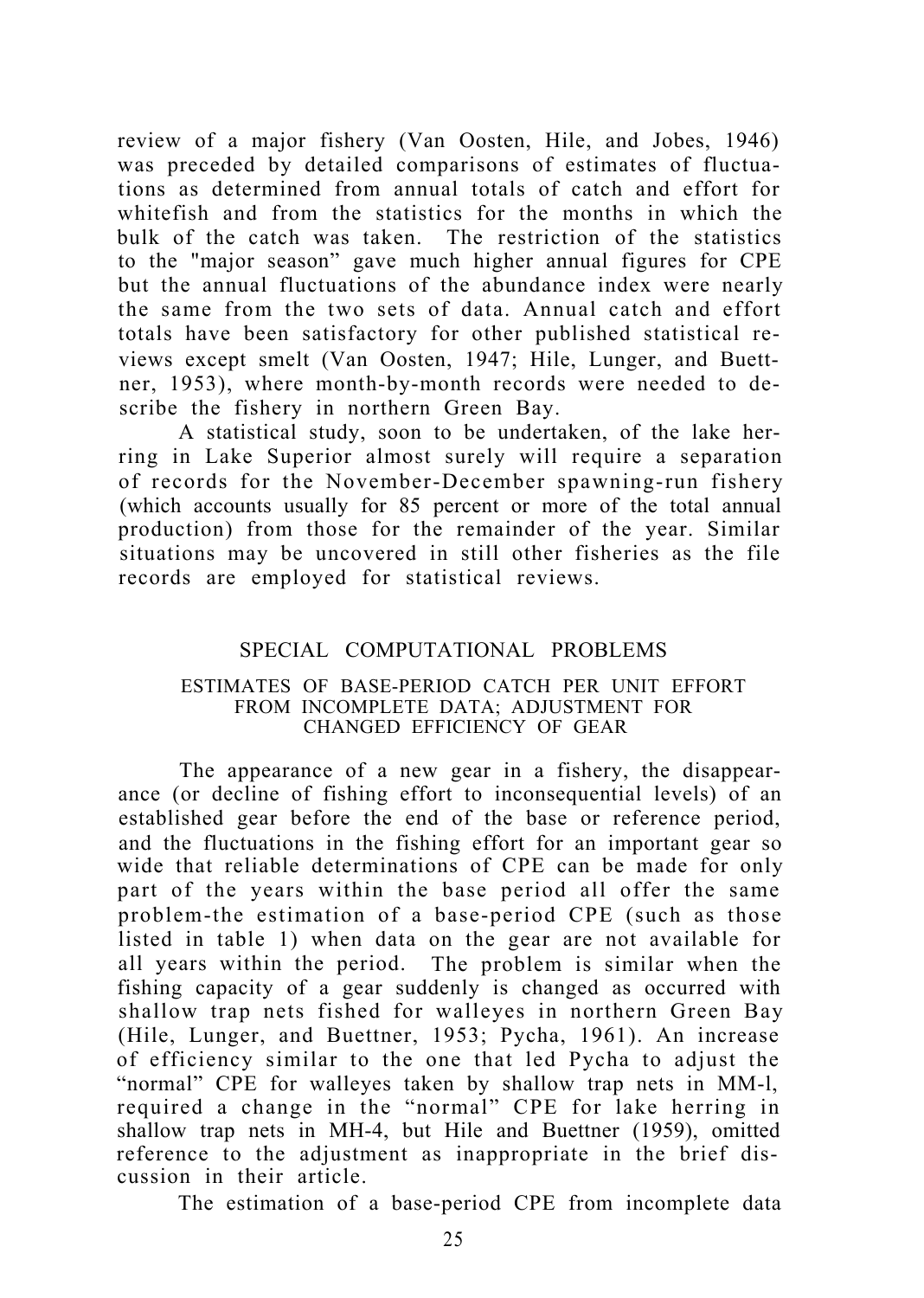requires first the determination of the mean of the annual CPE for the gear with incomplete records and subsequently the adjustment of that mean according to the CPE (expressed as percentage indices) of other gears that produced the same species in the same district in the same years. The procedure can be understood best, perhaps, from an example (table 3). Let it be assumed that gear A has made its appearance in a district where gears B and C have been fished continuously and that it is wished to determine a "normal" CPE for gear A on the basis of 5 years of record (years 7-11 within the base period).

Table 3. - Illustration of procedure for estimation of a mean base-period CPE for gear fished through only part of the base period

| Year in     | $CPE$ (pounds) | CPE (percentage of base-period mean) |        |
|-------------|----------------|--------------------------------------|--------|
| base period | Gear A         | Gear B                               | Gear C |
|             | 37.91          | 105                                  | 110    |
|             | 49.32          | 129                                  | 141    |
| 9           | 44.24          | 120                                  | 110    |
| 10          | 38.17          | 98                                   | 95     |
| 11          | 41.79          | 108                                  | 102    |
| Average     | 42.29          |                                      | 111.8  |

[See text for explanation]

 $\frac{1}{2}$  Unweighted mean for 10 entries.

The mean CPE for gear A was 42.29 pounds. The unweighted mean for the CPE of gears B and  $\dot{C}$ , each expressed in terms of percentages of the average CPE for the base period was 111.8. The CPE for gear A for the base period is estimated, therefore, as  $42.29/1.118 = 37.83$  pounds. The procedure is similar for estimating the adjusted base-period CPE for a gear in which the efficiency has changed. Once the new level of efficiency has been established the gear is merely treated as new.

If a newly introduced gear interferes with the fishing of existing gears and/or leads to a sharp drop or discontinuation of their use, estimates of the type just illustrated become undependable. Van Oosten, Hile, and Jobes (1946), for example, considered their estimates of the "normal" CPE for deep trap nets in MH-5 and MH-6 to be highly untrustworthy. They held that abundance indices for whitefish in these districts could be compared within the period before the deep trap net became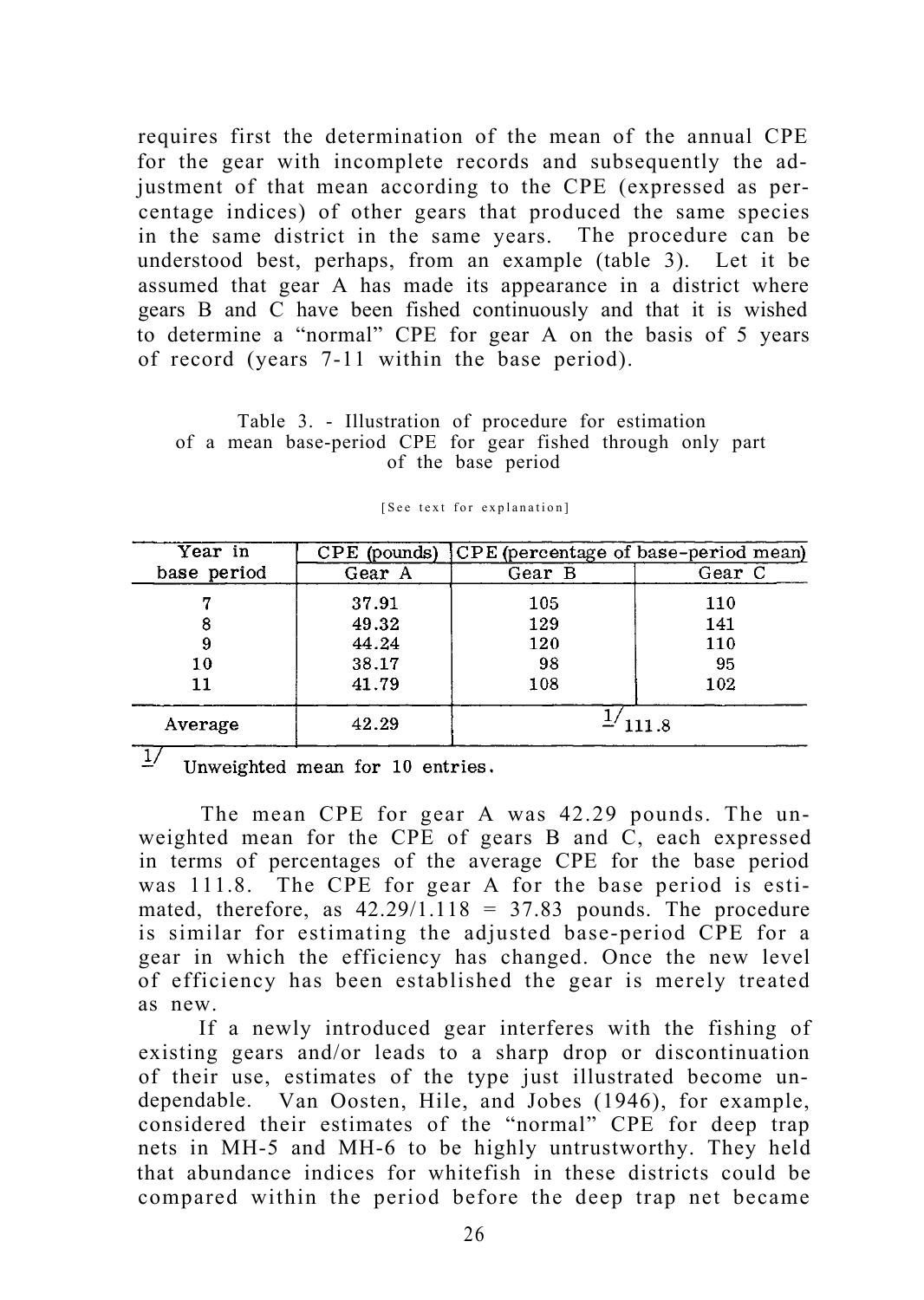dominant and within the period after it had become the principal gear, but warned against comparisons between these two periods.

Adjustments of the base-period CPE of an existing gear to accommodate changes of efficiency also are subject to some error since the changeover normally comes about over a period of years, not suddenly (Pycha, 1961).

The disappearance of a gear used in the estimation of abundance offers no computational problems if it comes about later than the last year of the base period. The introduction of new gear calls for the estimation of a base-period CPE regardless of the time of occurrence.

The greatest recent change in the efficiency of gear-that resulting from the change from cotton to nylon twine in gillnets-found the Laboratory staff in poor position to gain sound quantitative data on the actual increase of efficiency. Normally, staff members would obtain the data directly from fishermen during the period of changeover. Regrettably, however, pressures arose for legal restrictions on nylon and persisted through and beyond the period of change for most gill-net fisheries and it was not discreet to ask fishermen to give records, privately or on their official monthly reports, on such a highly controversial matter. Nor has the Bureau been in position to conduct the extensive experimental fishing to resolve the question for a variety of species in a number of areas. Our one study has been limited to experimental fishing with nylon and cotton gill nets for lake trout in a single area (Pycha, in press). <sup>5</sup>

Even if discriminating estimates of the relative efficiency of cotton and nylon gill nets could be obtained today, the application of our findings for the "correction" of earlier records would be of questionable dependability in fisheries in which the characteristics of the present stocks differ greatly from those of earlier years. The size distribution of lake trout stocks of Lake Superior and of whitefish of Lakes Huron and Michigan have been altered greatly. In the latter two lakes both the size and species composition of chub populations have changed. Furthermore, the change from cotton to nylon gill nets proceeded at different rates in different areas and fisheries. In fact, both kinds of gill nets still are fished in the lake herring fishery in parts of Lake Superior, and possibly in other fisheries in various lakes. Still another complicating factor lies in the changes that

<sup>5</sup> "The relative efficiency of nylon and cotton gill nets for taking lake trout in Lake Superior," by Richard L. Pycha. Accepted for publication in the Journal of the Fisheries Research Board of Canada.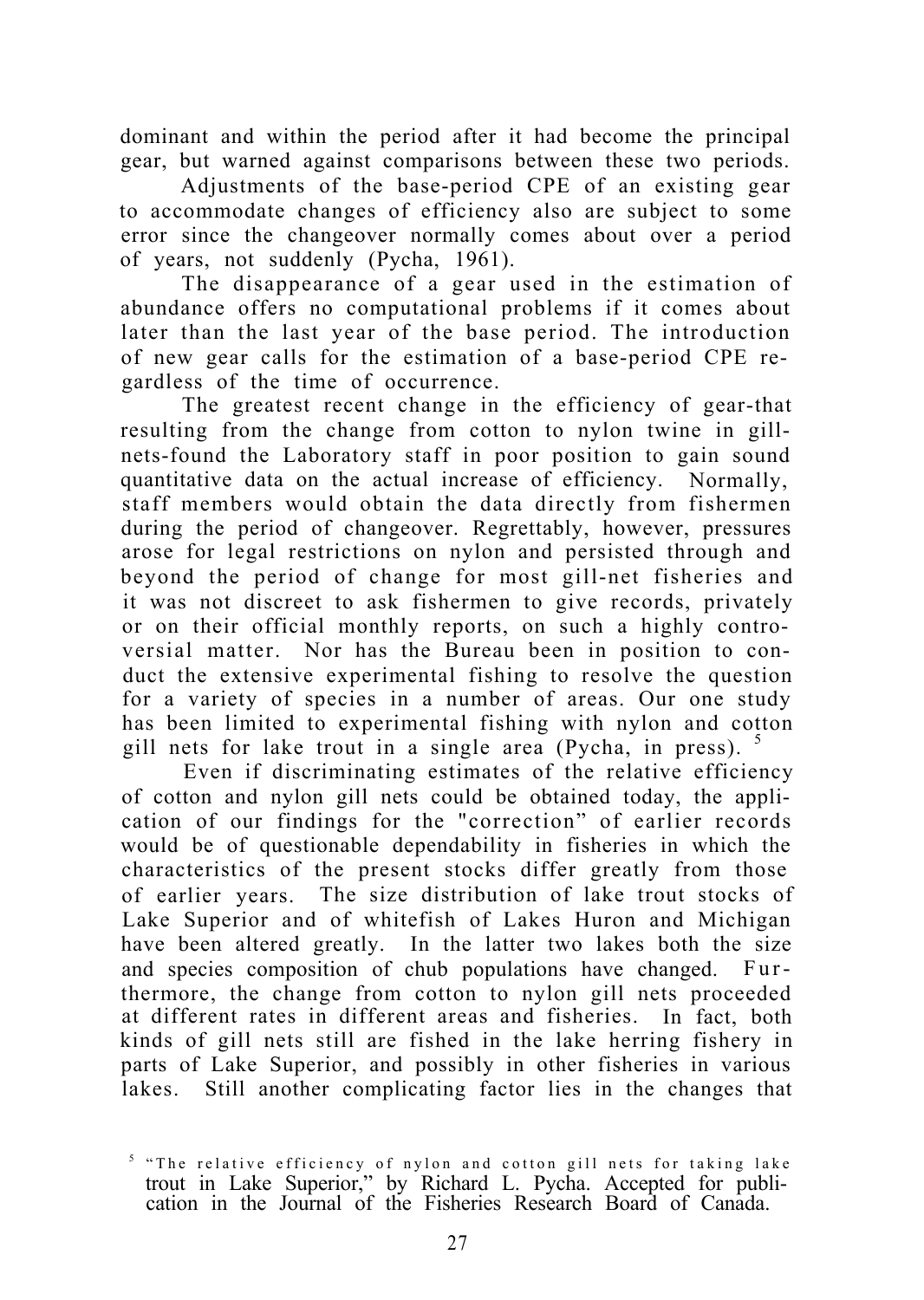have taken place in nylon twine since it first was introduced. Finally, changes of fishing habits-the tendency for the reduced numbers of fishermen to concentrate their operations on the best grounds during the best seasons-have reduced the dependability of data, particularly on the lake trout fishery of Lake Superior.

The fact must be accepted, therefore, that gill-net statistics are now to a considerable degree undependable for comparisons with earlier fishing and have been for a number of years. It is known that estimates of abundance based on them have been too high. The opinion can be offered that the overestimates are between twofold and threefold in a number of situations, but precise adjustments are not feasible. At such time as the major gill-net fisheries become better stabilized, new base periods can be established to follow changes but the exact relation of the new base level to the earlier one will be unknown and the interpretation of the statistics over considerable stretches of time will continue to be uncertain.

#### CATCH WITHOUT RECORDS OF EFFORT

The earlier statistical reports included numbers that indicated the kind of gear fished but lacked usable records of the amount. As fishermen became better acquainted with the reporting system and inspection of reports in the original offices of receipt grew more effective, the numbers of defective reports declined to unimportance. Even today, however, a few escape detection up to the point of final tabulation. The system of treatment of these "no-gear-data" catches is accordingly explained briefly by means of the example in table 4.

Table 4. - Illustration of procedure for adjustment of fishing effort to compensate for catches of fishermen whose reports lacked usable data on the amount of gear

[See text for explanation]

| Total annual catch            |         |
|-------------------------------|---------|
| With gear data                | 97,310  |
| No gear data                  | 8,432   |
| Grand total                   | 105,742 |
| Recorded effort $(E)$         | 3.110   |
| Catch per unit effort $(CPE)$ | 31.29   |
| Corrected effort (CE)         | 3,379   |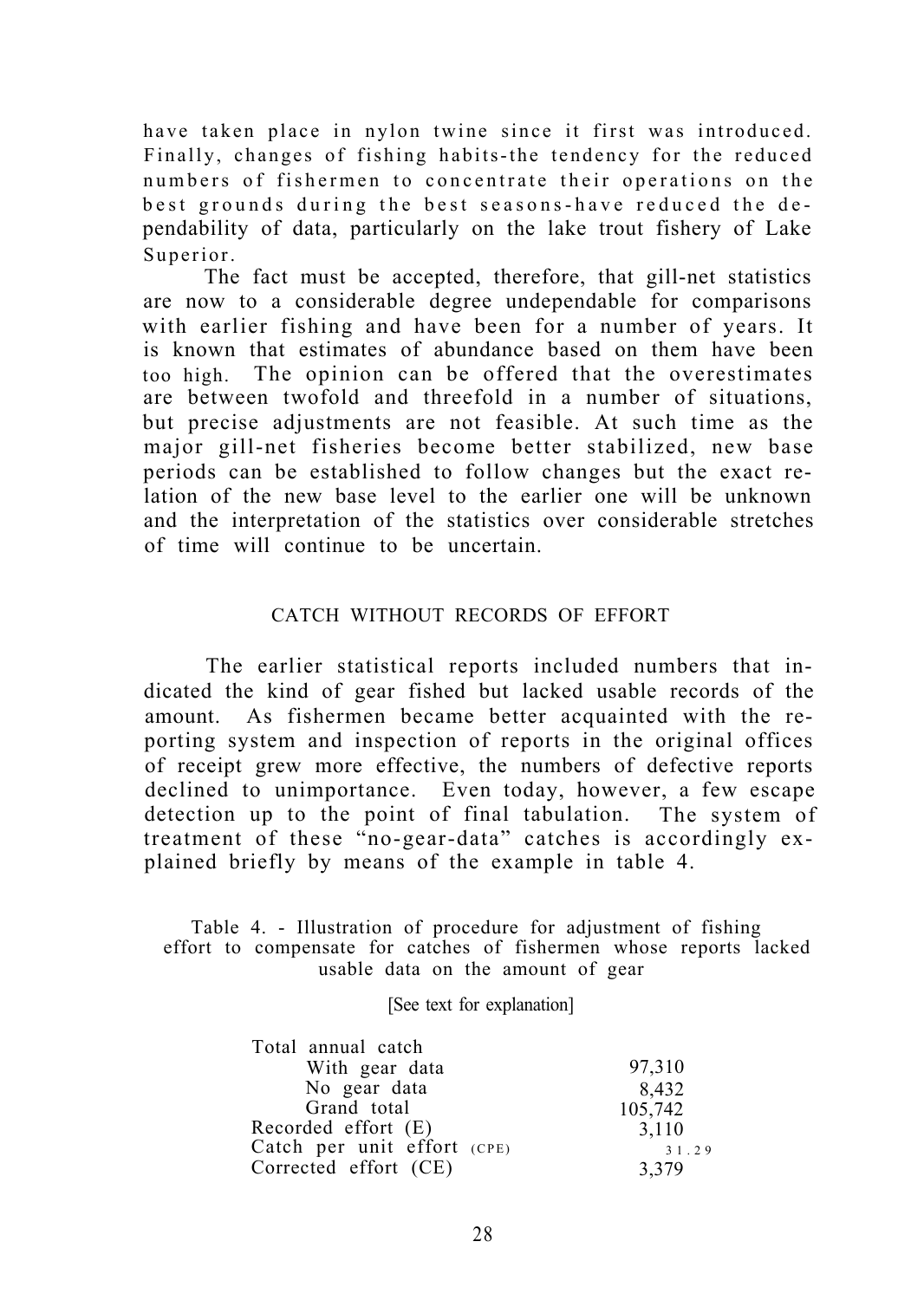A gear took 97,310 pounds of fish for which usable records of effort were carried on the reports. The CPE for this part of the catch was  $97,310/3,110 = 31.29$  pounds. The same gear, however, took 8,432 pounds for which gear records were lacking, to bring the total catch to 105,742 pounds. It is estimated then that if all operators who fished the gear had submitted complete reports the true or "corrected" effort (CE) would have been  $105,742/31.29 = 3.379$ . The correction is made on the assumption that fishermen who submitted defective reports caught fish at the same rate (same CPE) as those who turned in usable records.

#### EFFECTS OF CHANGES IN REGULATIONS

Almost any change of regulation bearing on grounds open to fishing, gear, size limits, or seasons produces an interruption in continuity that hampers comparisons of statistics for years preceding and following the change. If the change becomes effective during the fishing season, the year of change falls into still another category. A lowering of the size limit, for example, suddenly makes available a segment of the stock that previously could not be landed. The catch per unit effort is increased, but the higher abundance index does not reflect a corresponding increase of abundance over that of previous years. Fishing intensity is underestimated under the new lower size limit since the base-period values for CPE were derived in part or wholly on the data for years in which the limit was higher. Similar effects of other changes of regulation are so obvious as not to require illustration or explanation.

A full listing of the changes that have taken place in Great Lakes fishery regulations over the years since the present statistical system was established, could serve no purpose here. Among those that have affected State of Michigan statistics most severely have been: restriction of deep trap nets in Lake Huron to depths of 80 feet or less; a series of changes in the minimum mesh size for small-mesh gill nets (Hile and Buettner, 1955, reviewed the problem of these changes for chub gill nets in Lake Michigan); decrease in size limit for yellow perch from 9 to 8 1/2 inches; two changes of size limit for walleye; change of size limit of whitefish from 2 pounds (equivalent generally to a total length of 18 to 18 1/2 inches) to 17 inches; various changes of closed seasons and particularly the elimination of any closed season on yellow perch in Saginaw Bay (MH-4).

Recent modifications of fishery regulations have been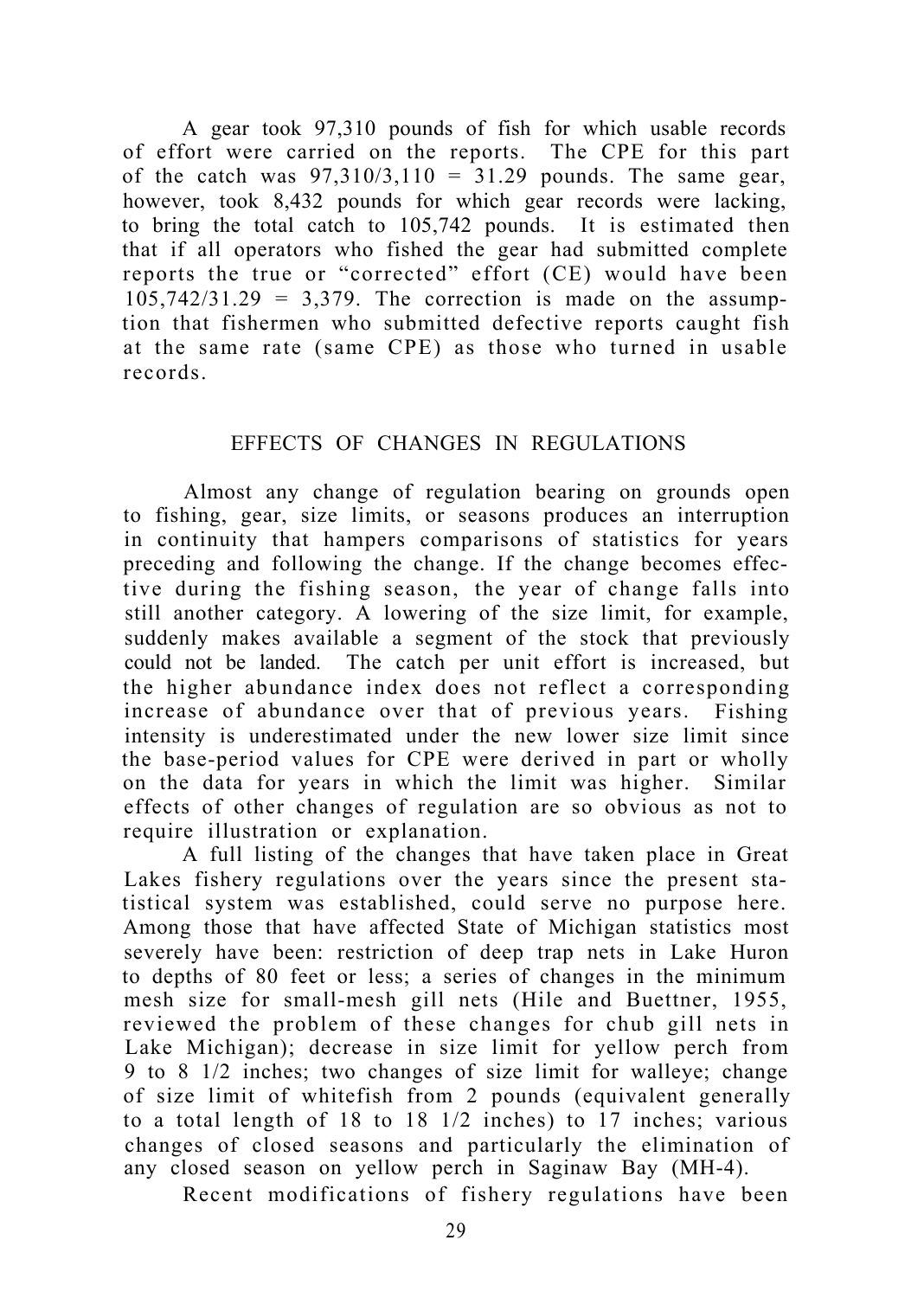sweeping in Lake Erie-especially in New York, Pennsylvania, and Ontario-where many size limits have been lowered or eliminated and restrictions on mesh size eased or dropped altogether.

The immediate effects of a change of closed season can, of course, be determined readily by a time-stratification of records. If the change of season involves fractions of months, special tabulations of data are required. It is not feasible usually to obtain the information to measure the effects on the statistics of other changes of regulations. No agency engaged in research on the Great Lakes is in position to carry out the intensive, detailed studies to obtain a sound solution to the problem. For any change, knowledge of the immediate effects can have only limited value since the stocks themselves are modified in response to the new method of exploitation. Comparisons between years, before the change and after the change thus become uncertain. Changes of regulations must be accepted, therefore, as disruptive of the continuity of statistical records and appropriate discretion must be exercised in interpretations.

#### LITERATURE CITED

#### AMERICAN FISHERIES SOCIETY.

1960. A list of common and scientific names of fishes from the United States and Canada. (Second Edition) Am. Fish. Soc., Spec. Pub. No. 2, 102 p.

#### HILE, RALPH.

- 1935. Daily reports reveal new facts and figures. The Fisherman, vol. 4, no. 12, p. l-2, Grand Haven, Mich.
- 1937. The increase in the abundance of the yellow pike-perch, Stizostedion vitreum (Mitchill), in Lakes Huron and Michigan, in relation to the artificial propagation of the species. Trans. Am. Fish. Soc., vol. 66 (1936), p. 143-159.
- 1949. Trends in the lake trout fishery of Lake Huron through 1946. Trans. Am. Fish. Soc., vol. 76 (1946), p. 121-147.
- HILE, RALPH, AND HOWARD J. BUETTNER.
	- 1955. Commercial fishery for chubs (ciscoes) in Lake Michigan through 1953. Fish and Wildlife Serv., Spec. Sci. Rep. - Fish. no. 163, 49 p.
	- 1959. Fluctuations in the commercial fisheries of Saginaw Bay, 1885-1956. Fish and Wildlife Serv., Res. Rep. 51, 38 p.
- HILE, RALPH, AND WILLIAM R. DUDEN.
	- 1933. Methods for the investigation of the statistics of the commercial fisheries of the Great Lakes. Trans. Am. Fish. Soc., vol. 63, p. 292-305.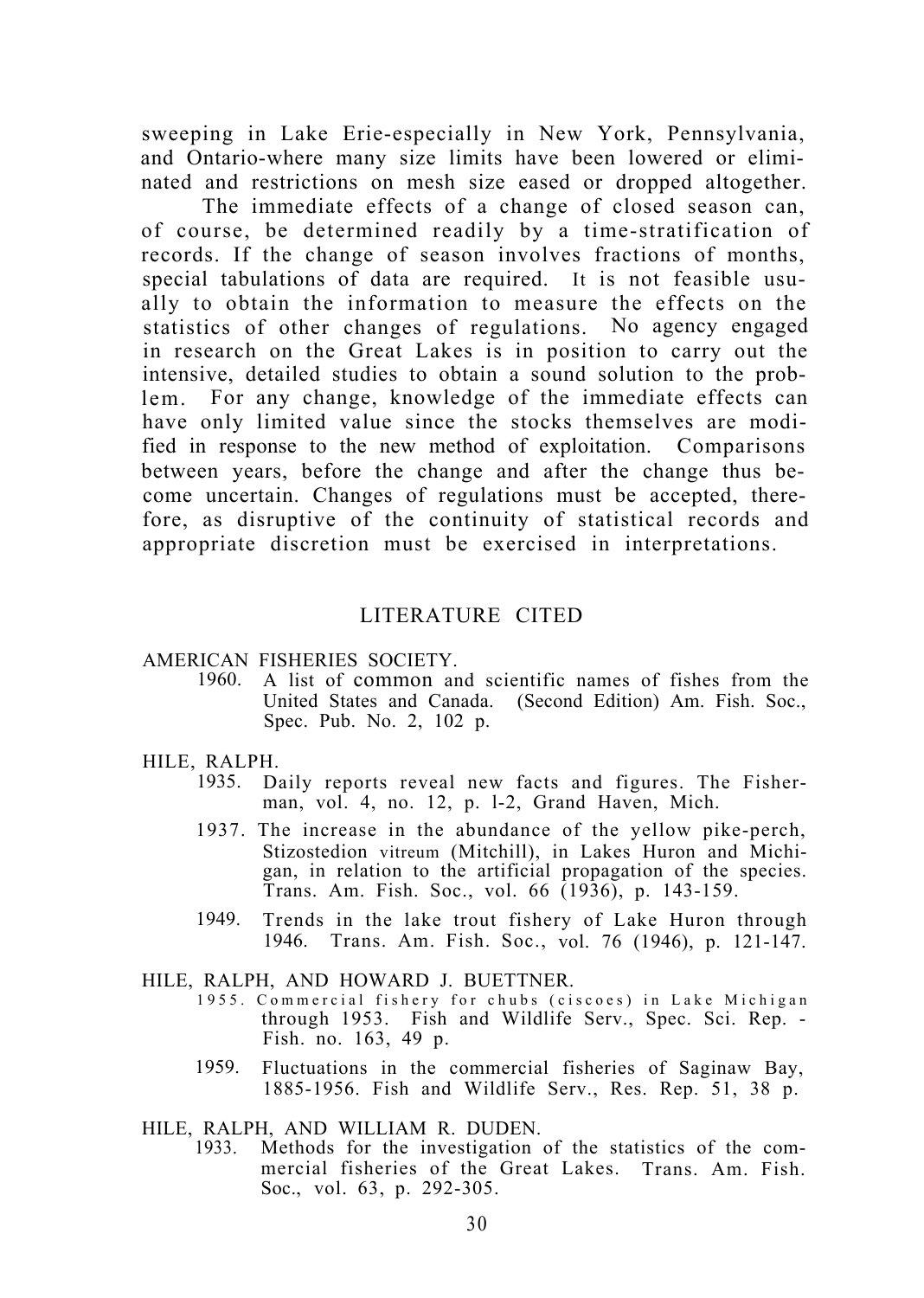- HILE, RALPH, PAUL H. ESCHMEYER, AND GEORGE F. LUNGER. 1951a. Decline of the lake trout fishery in Lake Michigan. Fish. Bull., Fish and Wildlife Serv., vol. 52 (Bull. 60), p. 77-95.
	- 1951b. Status of the lake trout fishery in Lake Superior. Trans. Am. Fish. Soc., vol. 80 (1950), p. 278-312.
- HILE, RALPH, GEORGE F. LUNGER, AND HOWARD J. BUETTNER.<br>1953. Fluctuations in the fisheries of State of Michigan waters of Fluctuations in the fisheries of State of Michigan waters of Green Bay. Fish. Bull., Fish and Wildlife Serv., vol. 54 (Bull. 75), p. l-34.
- KENNEDY, W. A.
	- 1951. The relationship of fishing effort by gill nets to the interval between lifts. Jour. Fish. Res. Bd. Canada, vol. 8, no. 4, p. 264-274.
- PYCHA, Richard L.
	- 1961. Recent changes in the walleye fishery of northern Green Bay and history of the 1943 year class. Trans. Am. Fish. Soc., vol. 90, no. 4, p. 475-488.
- SMITH, STANFORD H., HOWARD J. BUETTNER, AND RALPH HILE. 1961. Fishery statistical districts of the Great Lakes. Great Lakes Fish. Comm., Tech. Rep. no. 2, 24 p.
- VAN OOSTEN, JOHN.
	- 1935. Logically justified deductions concerning the Great Lakes fisheries exploded by scientific research. Trans. Am. Fish. Soc., vol. 65, p. 71-75.
		- 1947. Mortality of smelt, Osmerus *mordax* (Mitchill), in Lakes Huron and Michigan during the fall and winter of 1942-1943. Trans. Am. Fish. Soc., vol. 74 (1944), p. 310-337.

VAN OOSTEN, JOHN, RALPH HILE, AND FRANK W. JOBES.

1946. The whitefish fishery of Lakes Huron and Michigan with special reference to the deep-trap-net fishery. Fish. Bull., Fish and Wildlife Serv., vol.  $50$  (Bull. 40), p. 297-394.